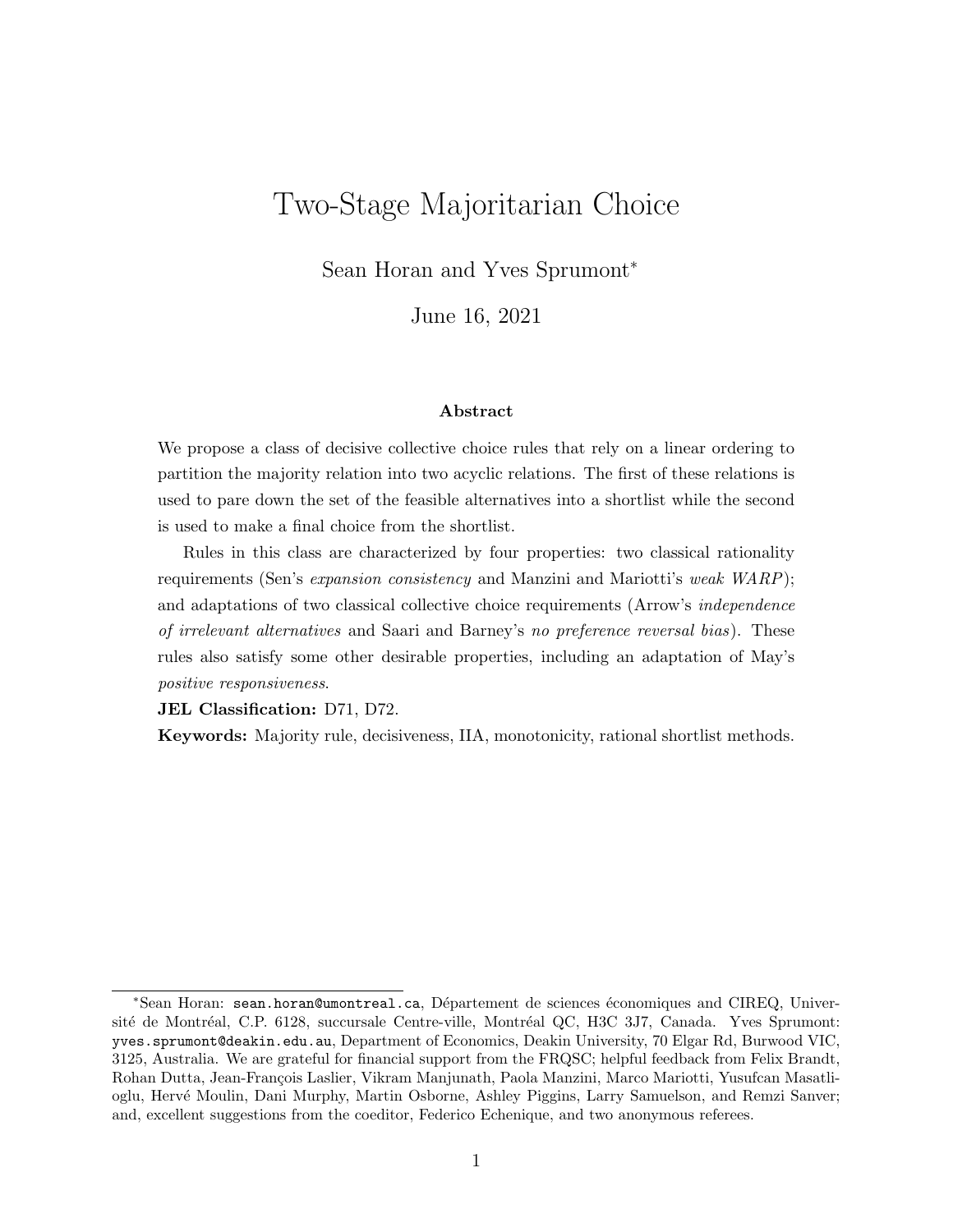## 1 Introduction

In many collective choice settings, rules that recommend more than one alternative are inappropriate. When it comes to selecting a public policy or passing legislation, for instance, it is essential to be decisive. May (1952) shows that majority voting is the only reasonable way to decide between two alternatives.<sup>1</sup> With more alternatives, no rule that is faithful to the majority can always choose rationally. The root of the problem is the Condorcet (1785) paradox: the majority relation may involve cycles. Arrow (1951) shows that this problem extends to non-majoritarian rules: barring dictatorship, there is no way to make rational and Pareto-efficient choices that satisfy the *independence of irrelevant alternatives* (IIA).

We take Arrow's result as good reason not to give up on majority rule, but rather to search for collective choice rules that are decisive, faithful to the majority view, and as rational as possible. Our emphasis on rationality is grounded in the view that, to gain broad legitimacy among the agents, a rule must exhibit some degree of consistency in choice. Following in the Arrovian tradition, we seek to achieve greater consistency by limiting irrational choice.

Two important properties necessary for rational choice, *expansion consistency* (Sen, 1971) and weak WARP (Manzini and Mariotti, 2007), are compatible with decisiveness and faithfulness to the majority. We propose a class of choice rules that satisfy these two properties as well as some other desiderata—including versions of Arrow's IIA, May's *positive responsive*ness and Saari and Barney's (2003) no preference reversal bias. Not least among the virtues of the rules we propose is their simplicity. Each uses a linear ordering to partition the majority relation into two acyclic relations. Then, as in Manzini and Mariotti's (2007) rational shortlist methods, the first relation is used to pare down the set of feasible alternatives into a shortlist before the second relation is used to make a final choice.

Since a higher ranking confers an advantage in terms of being chosen, we interpret the linear ordering associated with a given rule as a priority among the alternatives. While this priority is in principle exogenous, the choice setting frequently suggests a natural way to order the alternatives. In the public policy setting, for instance, it is sensible to prioritize policies that are less costly or, perhaps, more equitable. In legislative settings, it is customary to prioritize proposals by the order in which they were tabled or, in some jurisdictions, by their degree of divergence from the status quo legislation (Rasch, 2000, p. 15). Finally, in the committee setting, it may be appropriate to use the preference of the chair, which is conventionally used as a tie-breaking device (Robert, 2011, p. 405).

<sup>&</sup>lt;sup>1</sup>In the sequel, we assume that the majority relation is decisive. This assumption is automatically satisfied when voter preferences are strict and the number of voters is odd. It is also fairly innocuous for large electorates.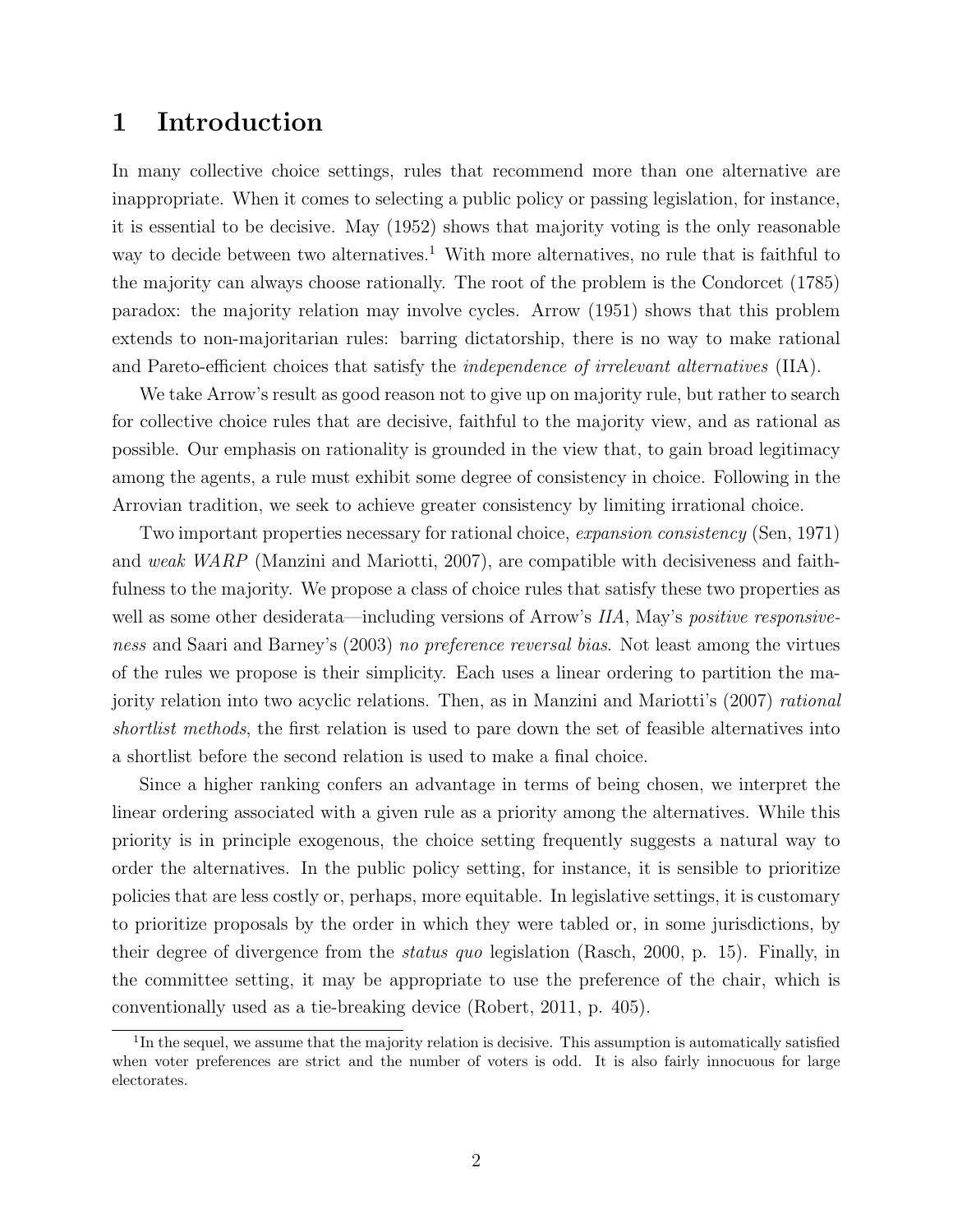### 2 The problem

Given a finite universe of social alternatives X, let  $\mathcal{X} = \{A \in 2^X \mid 2 \leq |A|\}$  denote the set of agendas and  $\mathcal T$  the set of *tournaments* on X. Formally, a tournament T is an *asymmetric*  $(\nexists a, b: aTb \text{ and } bTa)$  and total  $(\forall a, b: aTb, bTa, \text{ or } a=b)$  binary relation on X. We interpret each tournament  $T \in \mathcal{T}$  to be the majority relation induced by an underlying profile of agent preferences over X (McGarvey, 1953). Given a tournament T and an agenda A, the problem is to recommend one alternative in A. Formally, the object of interest is a choice rule, that is a mapping  $f : \mathcal{T} \times \mathcal{X} \to X$  such that  $f(T; A) \in A$  for each  $T \in \mathcal{T}$  and  $A \in \mathcal{X}$ .

We emphasize two aspects of our approach. First, we impose strong restrictions on what inputs are relevant for collective choice. Although the general voting model takes individual preferences as inputs, our rules only require the associated majority relation. While certainly restrictive, there is a rich tradition of rules called "tournament solutions" that take the same approach.<sup>2</sup> A key motivation for these rules is to maintain informational parsimony.

Second, we impose strong restrictions on what kind of output is permitted. While the general voting model allows a set of "acceptable" alternatives as output, we require our rules to be decisive. In our view, recommending more than one alternative is problematic. At best, it puts off the task of making a definite choice. At worst, it delegates the task of choosing among the acceptable alternatives, a choice which is quite likely to have welfare implications,<sup>3</sup> to an *ad hoc* and potentially undemocratic tie-breaking procedure.

As outlined, we focus on choice rules that are faithful to the majority for binary choices:

### **Faithfulness.** For all  $T \in \mathcal{T}$  and  $a, b \in X$ : aTb implies  $f(T; \{a, b\}) = a$ .

For a binary relation R on X, let  $\max(R; A) := \{a \in A \mid \nexists b \in A : bRa\}$  denote the set of maximal elements of R in  $A \in \mathcal{X}$ . (When this set is a singleton, we write  $\max(R; A) = a$ instead of max $(R; A) = \{a\}$ . Let P denote the set of linear orderings on X<sup>4</sup>.

We note that the restriction of a choice rule f to any tournament  $T \in \mathcal{T}$  defines a classical *choice function*  $f(T; \cdot): \mathcal{X} \to X$ . The choice function  $f(T; \cdot)$  is *rational* if there is a linear ordering  $P \in \mathcal{P}$  such that  $f(T; A) = \max(P; A)$  for all  $A \in \mathcal{X}$ . If f satisfies Faithfulness, then  $f(T; \cdot)$  cannot be rational unless the tournament T is a linear ordering. The question is whether there are faithful choice rules for which  $f(T; \cdot)$  is rational when T is a linear ordering and not too irrational otherwise.

Some of the simplest faithful choice rules from the literature use an exogenous linear

<sup>2</sup>For a comprehensive treatment of tournament solutions, see Laslier (1997).

 ${}^{3}$ If T is induced by a profile of strict preferences, for instance, no two alternatives are Pareto indifferent.

<sup>&</sup>lt;sup>4</sup>A linear ordering P is an asymmetric, total and transitive  $(\forall a, b, c: aPbPc \Rightarrow aPc)$  binary relation.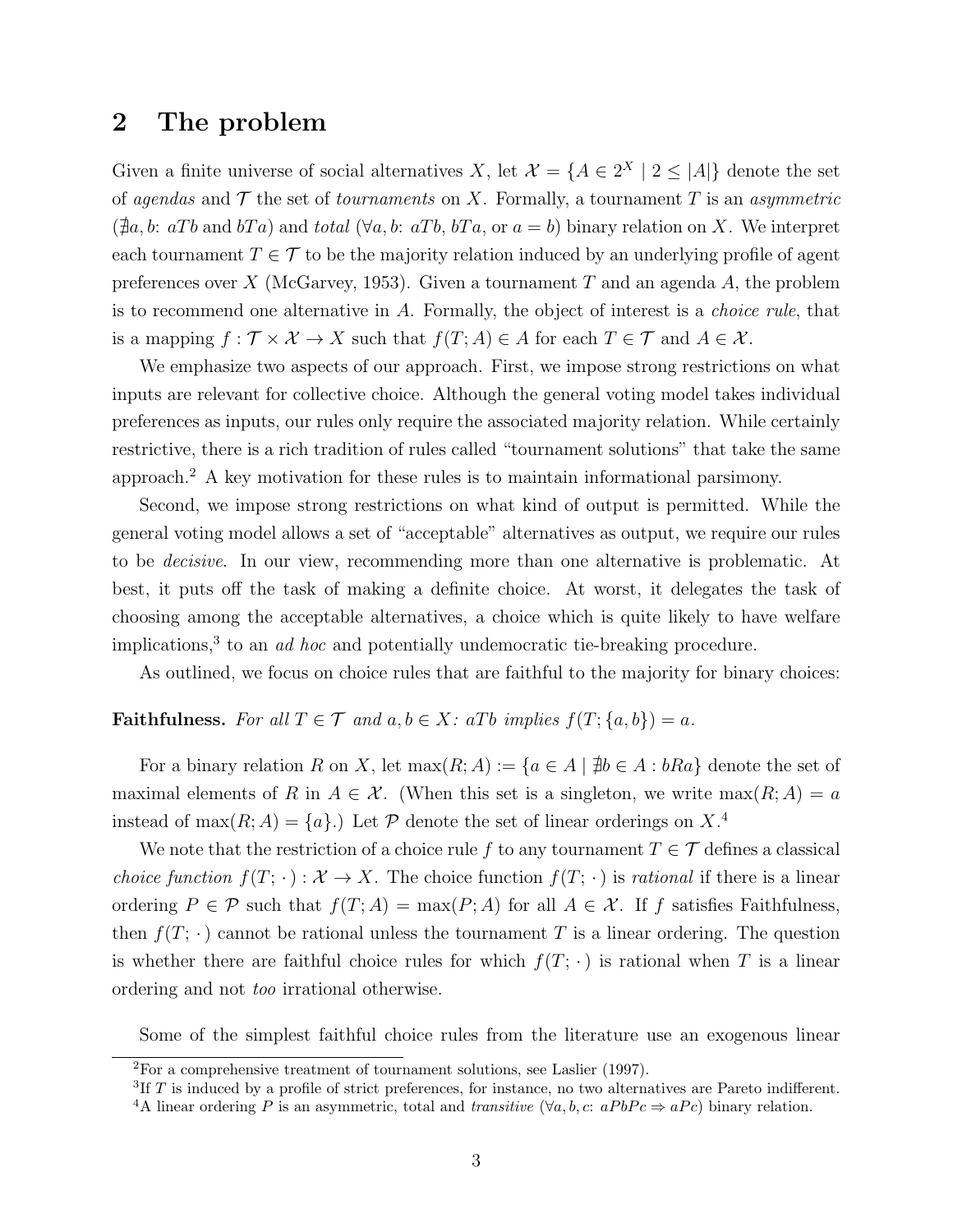ordering  $P \in \mathcal{P}$  to establish a *priority* among the alternatives. The basic idea is to give more of an "edge" to alternatives that are ranked higher by  $P$  and thus guarantee that choice is single-valued even when the alternatives are not easy to distinguish on principle (as in a Condorcet cycle  $aTbTcTa$  among three alternatives  $a, b, c \in X$ ).

One such approach uses the priority  $P$  as a tie-breaking device to make a selection from a Condorcet-consistent choice correspondence. Formally,  $F: \mathcal{T} \times \mathcal{X} \to 2^X \setminus \{\emptyset\}$  is a Condorcet-consistent correspondence if, for all  $T \in \mathcal{T}$  and  $A \in \mathcal{X}$ : (i)  $F(T; A) \subseteq A$ ; and (ii)  $F(T; A) = \{a\}$  if aTb for all  $b \in A \setminus \{a\}$  (i.e., if a is the *Condorcet winner*).<sup>5</sup> The choice rule  $F_P$  generated by the Condorcet-consistent correspondence F and the priority  $P \in \mathcal{P}$  is defined, for all  $T \in \mathcal{T}$  and  $A \in \mathcal{X}$ , by  $F_P(T; A) := \max(P; F(T; A)).$ 

Another approach uses the priority  $P$  to define a succession of binary elimination votes. For any agenda  $A = \{a_1, ..., a_m\} \in \mathcal{X}$ , label the alternatives so that  $a_1 P...P a_m$ . Then, define  $w_0(T; A) := a_m$  and, for  $k = 1, ..., m - 1$ , define

$$
w_k(T;A) := \begin{cases} w_{k-1}(T;A) & \text{if } w_{k-1}(T;A)Ta_{m-k}, \\ a_{m-k} & \text{otherwise.} \end{cases}
$$

The first vote eliminates either  $a_m$  or  $a_{m-1}$ . At any subsequent vote, the winner  $w_{k-1}(T; A)$ from the previous vote is paired against the alternative  $a_{m-k}$ . The *successive elimination* rule s<sub>P</sub> induced by the priority  $P \in \mathcal{P}$  is then defined, for all  $T \in \mathcal{T}$  and  $A \in \mathcal{X}$ , by  $s_P(T; A) := w_{m-1}(T; A)$ . This rule may be depicted as follows. (For ease of illustration, the dependence on  $(T; A)$  has been suppressed):



<sup>&</sup>lt;sup>5</sup>In Fishburn (1977), Condorcet-consistent correspondences are called C1 social choice functions.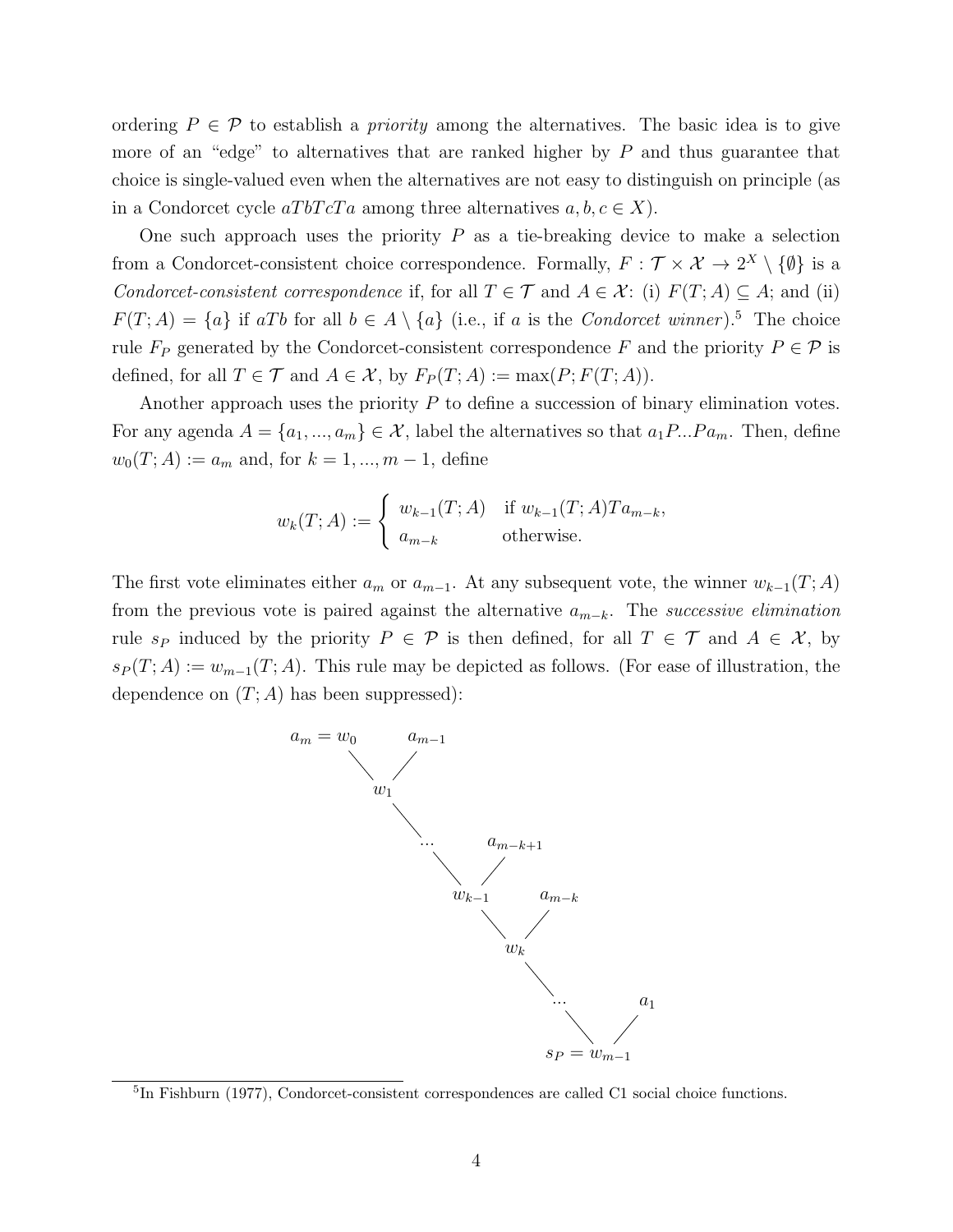Both of these approaches induce choice rules that lack basic features of rationality:

Example 1 (Selection from the uncovered set). One well-known Condorcet-consistent correspondence is the uncovered set correspondence  $UC : \mathcal{T} \times \mathcal{X} \to \mathcal{X} \setminus \{\emptyset\}$  (Landau, 1951; Fishburn, 1977; Miller, 1980), which is defined, for all  $T \in \mathcal{T}$  and  $A \in \mathcal{X}$ , by

 $UC(T; A) := \{a \in A \mid \forall b \in A \setminus \{a\} : (i) aTb \text{ or } (ii) aTcTb \text{ for some } c \in A\}.$ 

For the universe  $X := \{1, 2, 3, 4, 5\}$ , consider the tournament T depicted below:



By definition,  $UC(T; \{1, 2, 3, 4\}) = \{2, 3, 4\}$ ,  $UC(T; \{2, 5\}) = \{2\}$  and  $UC(T; \{1, 2, 3, 4, 5\}) =$  $\{1, 2, 3, 4\}$ . For the priority  $P = 1, ..., 5$  (with the alternatives listed in decreasing order of P), it then follows that:

$$
UC_P(T; \{1, 2, 3, 4\}) = 2 = UC_P(T; \{2, 5\}) \text{ but } UC_P(T; \{1, 2, 3, 4, 5\}) = 1.
$$

In other words, alternative 2 is chosen from  $\{1, 2, 3, 4\}$  and  $\{2, 5\}$  but not their union.<sup>6</sup> Moreover, since  $UC(T; {1, 2}) = {2}$  and  $UC(T; {1, 2, 4}) = {1, 2, 4}$ , it follows that:

$$
UC_P(T; \{1,2\}) = 2 = UC_P(T; \{1,2,3,4\}) \text{ but } UC_P(T; \{1,2,4\}) = 1.
$$

So, 2 is chosen over 1 from  $\{1,2\}$  and  $\{1,2,3,4\}$  but not the intermediate agenda  $\{1,2,4\}$ .

**Example 2 (Successive elimination).** For  $X := \{1, 2, 3, 4\}$ , consider the tournament  $T \in \mathcal{T}$  depicted below:

<sup>&</sup>lt;sup>6</sup>The same choice pattern can arise if we instead start with the *top cycle* correspondence  $TC$  (as defined in Section 4.2 below). If we modify the tournament T so that  $4T'1$ , then  $TC_P(T'; \{1, 2, 3, 4\}) = 2$  $TC_P(T'; \{2, 5\})$  but  $TC_P(T'; \{1, 2, 3, 4, 5\}) = 1.$ 

 $7T<sub>O</sub>$  see that this choice pattern cannot arise if we start with the top cycle correspondence  $TC$ , suppose  $TC_P(T; A) = a = TC_P(T; \{a, b\})$  and  $TC_P(T; B) = b$  for  $\{a, b\} \subseteq B \subseteq A$ . Since  $TC_P(T; \{a, b\}) = a$  and  $TC_P(T; B) = b$ ,  $bPa$ . Since  $a \in TC(T; A)$  and  $b = c_1T...Tc_n = a$  for some  $c_1, ..., c_n \in B$ ,  $b \in TC(T; A)$ . Since  $bPa$ , this contradicts  $TC_P(T; A) = a$ .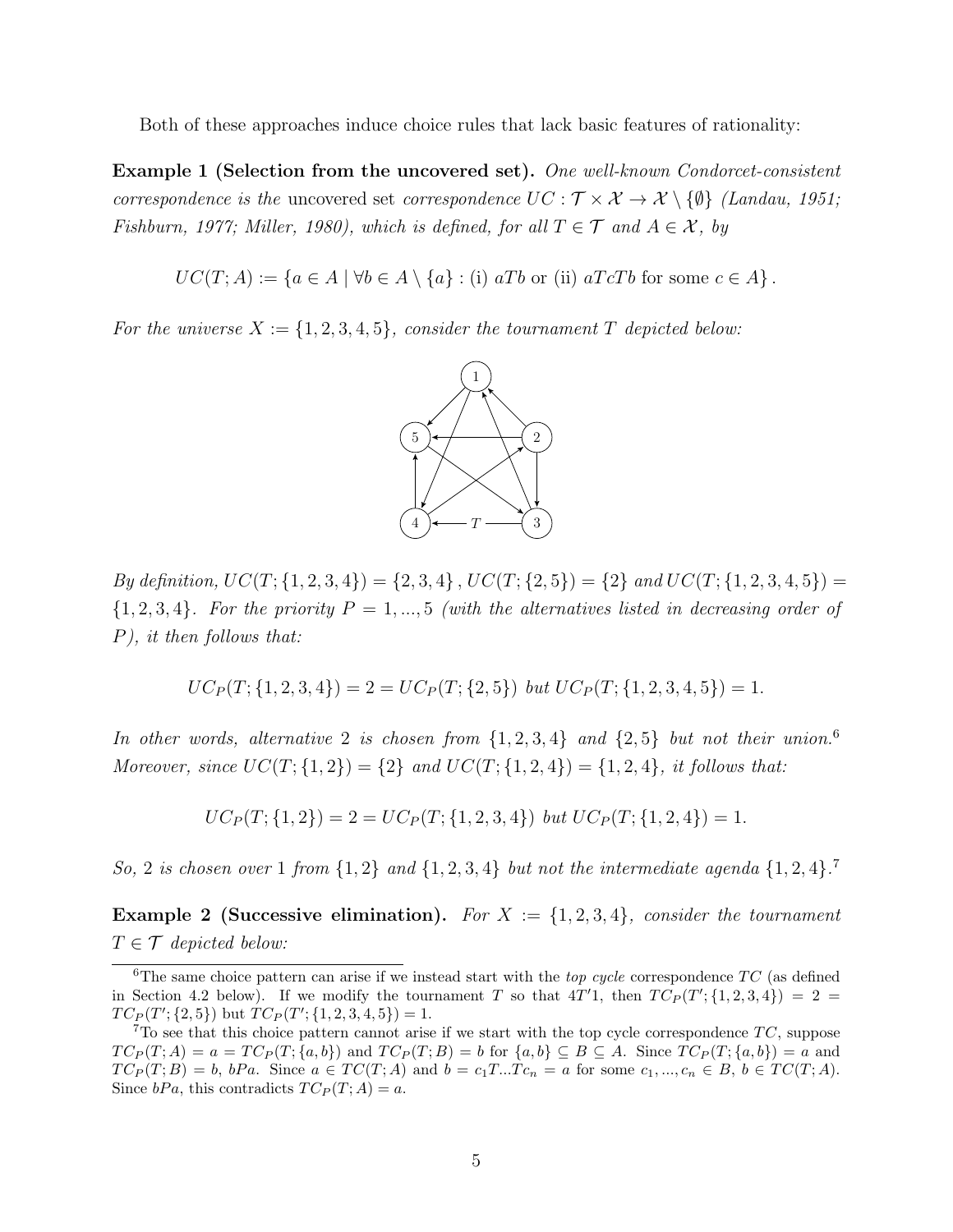

For the successive elimination procedure  $s_P$  induced by the priority  $P := 1, ..., 4$ :

$$
s_P(T; \{1,4\}) = s_P(T; \{1,2,3\}) = 1 \text{ but } s_P(T; \{1,2,3,4\}) = 2.
$$

So, 1 is chosen from the agendas  $\{1,4\}$  and  $\{1,2,3\}$  but not their union. Moreover,

$$
s_P(T; \{1,2\}) = s_P(T; \{1,2,3,4\}) = 2 \text{ but } s_P(T; \{1,2,3\}) = 1.
$$

Thus, 2 is chosen over 1 from  $\{1,2\}$  and  $\{1,2,3,4\}$  but not the intermediate agenda  $\{1,2,3\}$ .

The choice rules from Examples 1 and 2 both violate the following rationality properties:

Expansion Consistency. For all  $T \in \mathcal{T}$ ,  $a \in X$ , and  $A, B \in \mathcal{X}$ :

$$
f(T; A) = a = f(T; B) \implies f(T; A \cup B) = a.
$$

Weak WARP. For all  $T \in \mathcal{T}$ , distinct  $a, b \in X$ , and  $A, B \in \mathcal{X}$  such that  $\{a, b\} \subseteq B \subseteq A$ :

$$
f(T; \{a, b\}) = a = f(T; A) \implies f(T; B) \neq b.
$$

Expansion Consistency dates back to Sen (1971). Weak WARP was first introduced by Manzini and Mariotti (2007) and later studied by Cherepanov et al. (2013). Both properties weaken Samuelson's (1938) weak axiom of revealed preference (WARP), which requires  $f(T; B) = a$  if  $f(T; A) = a$  and  $a \in B \subseteq A$ . Since WARP characterizes rational choice in our setting, it is incompatible with the requirement that  $f$  satisfies Faithfulness.

<sup>&</sup>lt;sup>8</sup>The same choice patterns can arise under the *amendment procedure a<sub>P</sub>* (Miller, 1977, p. 779; Moulin, 1986, p. 287). Following our convention (that higher-ranked alternatives in  $P$  are more privileged), the linear ordering  $P = 1, 2, 3, 4$  corresponds to the tree  $\Gamma_4(4, 3, 2, 1)$  in Moulin. For the tournament T given in Example 2, the corresponding choice function gives  $a_P(T; A) = s_P(T; A)$  for all  $A \in \mathcal{X}$ .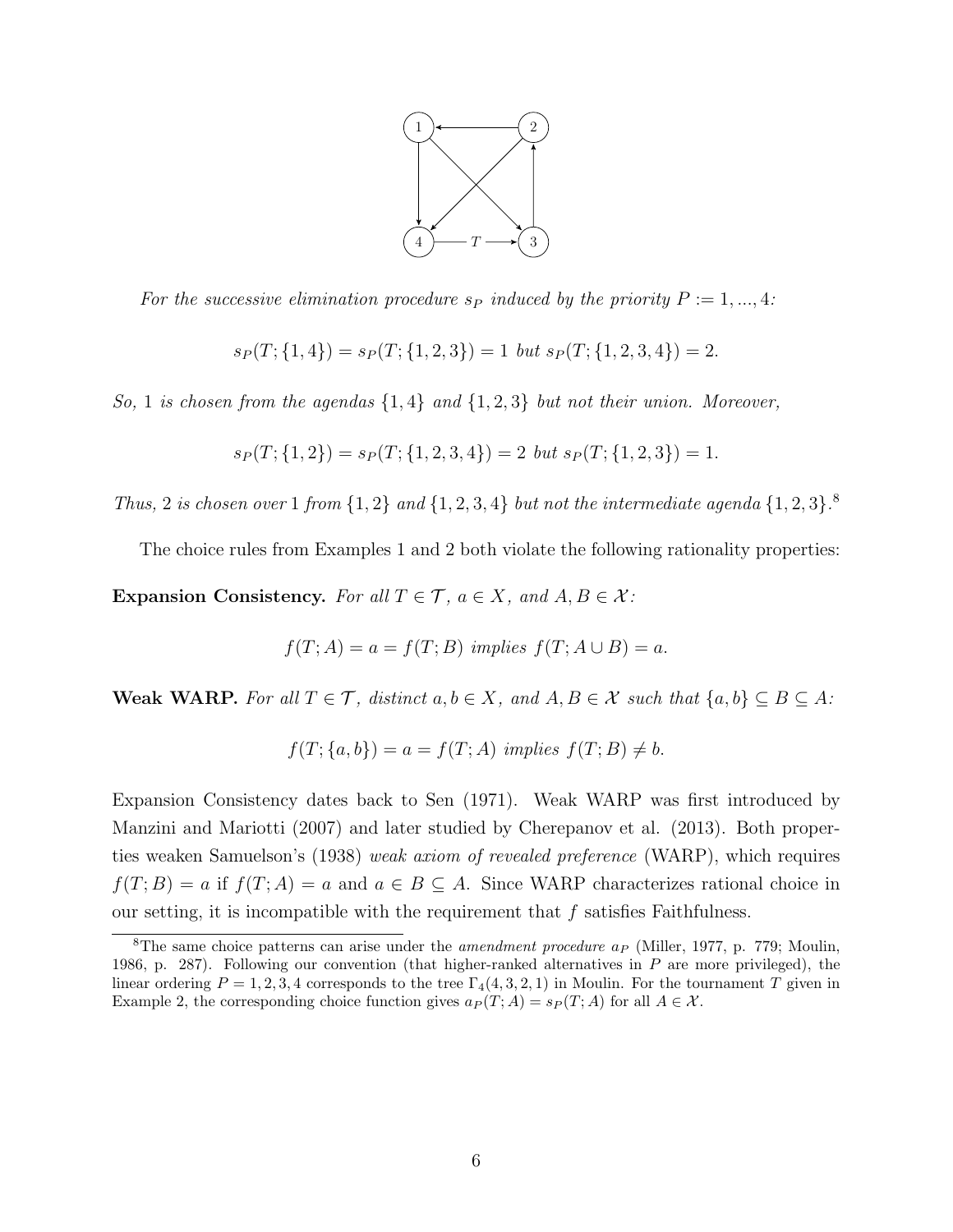# 3 Two-stage majoritarian rules

We propose a class of choice rules that satisfy Faithfulness, Expansion Consistency and Weak WARP. Like the rules from Examples 1 and 2, each of our rules relies on an exogenous priority  $P \in \mathcal{P}$ . For our rules, the function of the linear ordering P is to partition the given tournament  $T \in \mathcal{T}$  into two acyclic binary relations  $T \cap P$  and  $T \setminus P$ . The first of these relations is used to obtain a preliminary shortlist of the feasible alternatives in the agenda  $A \in \mathcal{X}$  while the second is used to make a final choice from the shortlist.

Formally, the two-stage majoritarian choice rule  $f_P$  based on the priority  $P \in \mathcal{P}$  is defined, for all tournaments  $T \in \mathcal{T}$  and agendas  $A \in \mathcal{X}$ , by

$$
f_P(T; A) := \max(T \setminus P; \max(T \cap P; A)). \tag{1}
$$

For each tournament  $T \in \mathcal{T}$ , the choice function  $f_P(T; \cdot)$  is a rational shortlist method (RSM) in the sense of Manzini and Mariotti (2007), that is a choice function  $c: \mathcal{X} \to X$  for which there is a pair of asymmetric binary relations  $(P_1, P_2)$  on X (called *rationales*) such that  $c(A) = \max(P_2; \max(P_1; A))$  for all  $A \in \mathcal{X}$ . In general, the rationales  $P_1$  and  $P_2$  must satisfy nontrivial restrictions (see Lemma 2 of Dutta and Horan, 2015) to ensure that  $c$  is a well-defined choice function. It turns out that, for all  $T \in \mathcal{T}$  and  $P \in \mathcal{P}$ , these restrictions are automatically satisfied when the rationales are  $P_1 := T \cap P$  and  $P_2 := T \setminus P$ .

To see this, fix an agenda  $A \in \mathcal{X}$ . Since the binary relation  $T \cap P$  is acyclic, the shortlist  $M_A := \max(T \cap P; A)$  must be nonempty. The alternatives excluded from  $M_A$ are those dominated *both* in terms of the majority tournament  $T$  and the priority ordering P. In other words, the shortlist  $M_A$  consists of those alternatives that are not majority beaten by any higher priority alternatives. It follows that the restriction of the relation  $T \setminus P$  to  $M_A$  must be a linear ordering. To see this, define the "reverse" linear ordering  $P^{-1} := \{(a, b) \in X^2 \mid (b, a) \in P\}$  and observe that for all  $a, b \in M_A$ ,

$$
aTb \Leftrightarrow a(T \setminus P)b \Leftrightarrow a(T \cap P^{-1}) \Leftrightarrow aP^{-1}b.
$$

This chain of equivalences shows that formula (1) can be re-written as follows:

$$
f_P(T; A) = \max(T; M_A) \quad \text{or even} \quad f_P(T; A) = \max(P^{-1}; M_A).
$$

In words, the alternative selected from the shortlist is the alternative most preferred by the majority. Equivalently, it is the shortlisted alternative with lowest priority.

Finally, note that if the tournament  $T$  disagrees with the priority  $P$  for all pairs of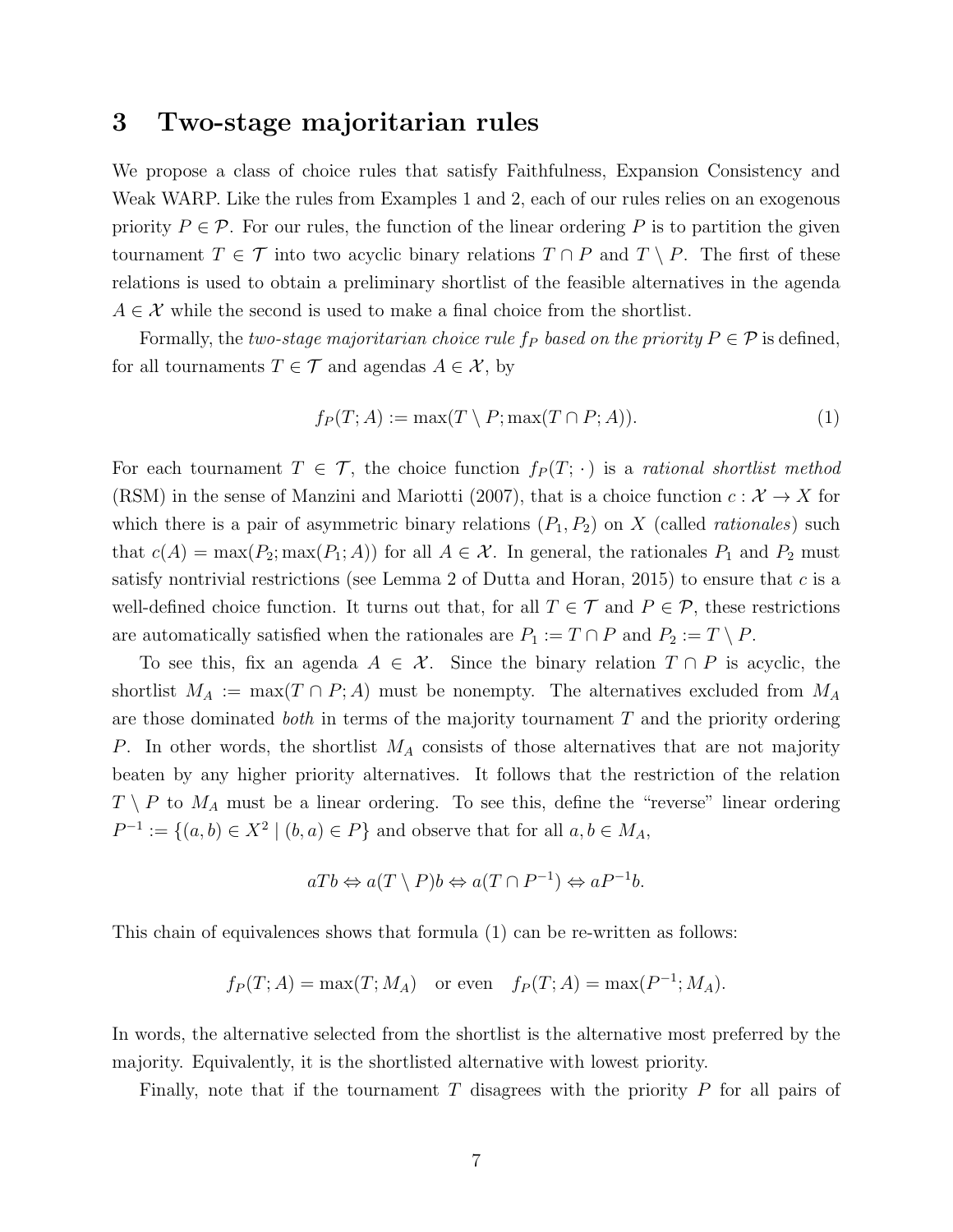alternatives in X (i.e.,  $T \cap P = \emptyset$ ), then the shortlist  $M_A$  is just A itself. Since  $T = P^{-1}$  is a linear ordering in that case,  $f_P(T; A)$  must be the Condorcet winner of T in A. At the other extreme where the tournament T and the priority P coincide (i.e.,  $T = P$ ), the shortlist  $M_A$ contains only the Condorcet winner of T in A, which must be selected in the second stage.

The following example serves as further illustration of the rules that we propose.

**Example 3 (Two-stage majoritarian rules).** For the tournament  $T$  from Example 2, the two rationales associated with the priority  $P := 1, ..., 4$  are

$$
P_1 = T \cap P = \{(1,3), (1,4), (2,4)\}
$$
 and  $P_2 = T \setminus P = \{(2,1), (3,2), (4,3)\}.$ 

To understand the resulting two-stage majoritarian rule  $f_P$ , first consider the Condorcet cycle  $A = \{1, 2, 3\}$ . Since 1P<sub>1</sub>3, the first stage eliminates alternative 3, which gives the shortlist  ${1, 2}$ . Since  $2P_21$ , the second stage eliminates alternative 1 and  $f_P(T; A) = 2$ .

Letting  $f_P^{-1}$  $E_P^{-1}(T; x) := \{A \in \mathcal{X} \, | \, f(T; A) = x\},\$  the same kind of reasoning establishes that:

$$
f_P^{-1}(T;1) = \{\{1,3\},\{1,4\}\},
$$
  
\n
$$
f_P^{-1}(T;2) = \{\{1,2\},\{2,4\},\{1,2,3\},\{1,2,4\},\{1,2,3,4\}\},
$$
  
\n
$$
f_P^{-1}(T;3) = \{\{2,3\},\{2,3,4\}\},
$$
 and  
\n
$$
f_P^{-1}(T;4) = \{\{3,4\}\}.
$$

By definition, every two-stage majoritarian rule  $f_P$  satisfies Faithfulness. Since the choice function  $f_P(T; \cdot)$  is a rational shortlist method for each  $T \in \mathcal{T}$ , Manzini and Mariotti's characterization implies that  $f_P$  must satisfy Expansion Consistency and Weak WARP.<sup>9</sup>

Two-stage majoritarian rules also exhibit consistency properties across tournaments. One such property is an adaptation of Arrow's IIA to our setting (due to Moulin, 1986, p. 278). Let  $T|_A$  denote the restriction of the tournament  $T \in \mathcal{T}$  to the agenda  $A \in \mathcal{X}$ .

**Choice IIA.** For all  $T, T' \in \mathcal{T}$  and  $A \in \mathcal{X}$  such that  $T|_A = T'|_A : f(T; A) = f(T'; A)$ .

To paraphrase, the majority view of infeasible alternatives cannot affect choice. Besides two-stage majoritarian rules, this property is also satisfied by the rules from Examples 1 and 2 (as well as the variations of these rules discussed in footnotes 6 and 8).

Another inter-tournament consistency property satisfied by  $f<sub>P</sub>$ , which is not satisfied by any of the other rules discussed in Section 2, is that choice must improve when all majority

<sup>&</sup>lt;sup>9</sup>Rubinstein and Salant (2008) characterize the RSM model in terms of a different property called  $Exclu$ sion Consistency, which can be adapted to our setting as follows: for all  $T \in \mathcal{T}$ ,  $a \in X$ , and  $A, B \in \mathcal{X}$  such that  $a \in B \setminus A$ ,  $f(T; A \cup \{a\}) \notin \{f(T; A), a\}$  implies  $f(T; B) \neq f(T; A)$ . In all of the subsequent analysis, this property can be used in place of Expansion Consistency and Weak WARP.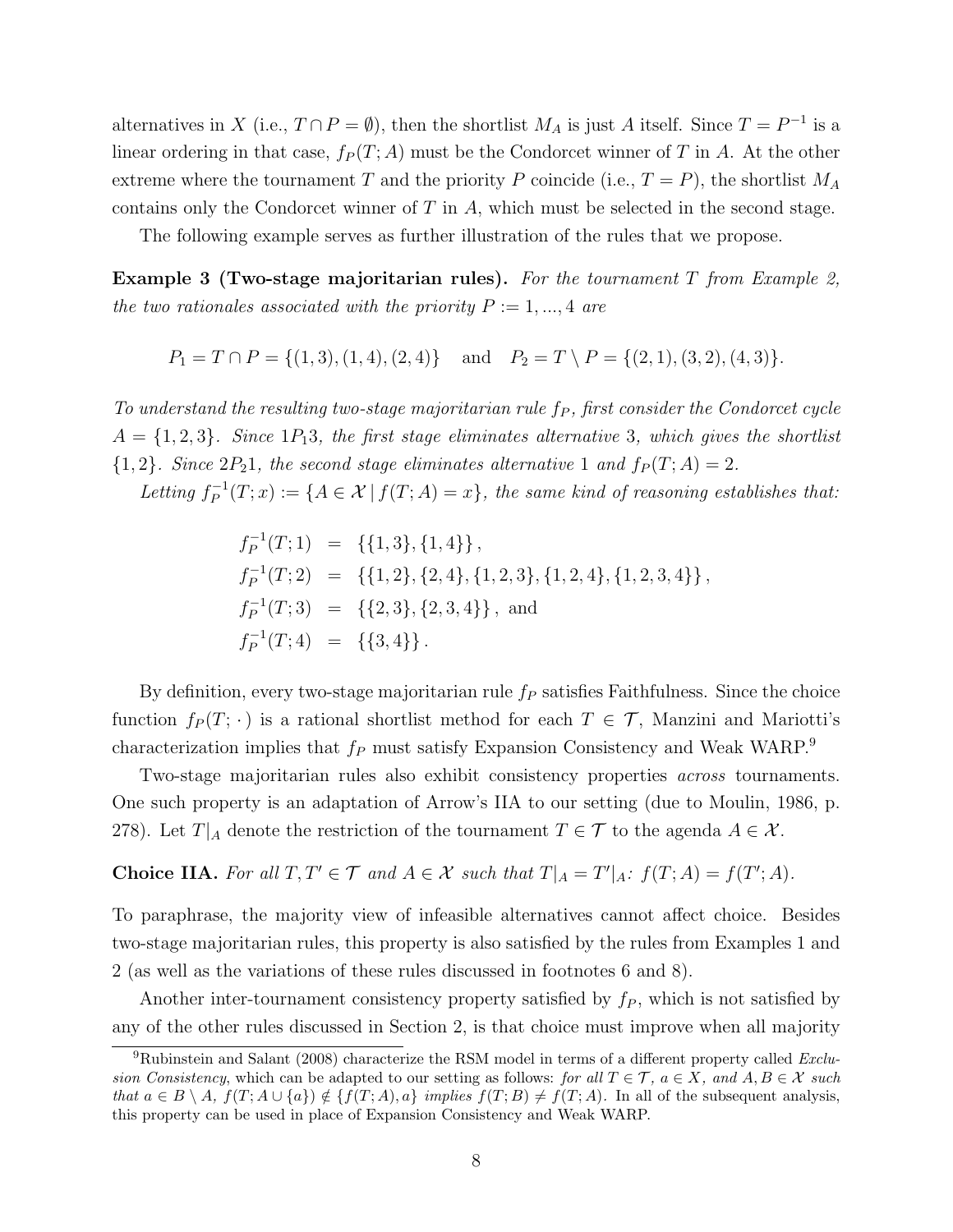comparisons are reversed. Where  $T^{-1} := \{(a, b) \in X^2 \mid (b, a) \in T\}$  denotes the reversal of a tournament  $T \in \mathcal{T}$ , this property can be stated as follows:

### Reversal Improvement. For all  $T \in \mathcal{T}$  and  $A \in \mathcal{X}$ :  $f(T; A)Tf(T^{-1}; A)$ .

This property strengthens Faithfulness, which coincides with the special case where  $|A| =$ 2. It also strengthens a condition that Saari and Barney (2003, p. 17) proposed for the richer setting where collective choice may depend on individual preferences. Their condition requires the collective choice to change when all individual preferences are reversed.<sup>10</sup> In our setting, this amounts to the requirement that  $f(T; A) \neq f(T^{-1}; A)$ .

Reversal Improvement further requires that reversing preferences must improve choice. What motivates us to strengthen Saari and Barney's condition in this way is the view that changes to the majority view ought to impact choice for the better. This makes Reversal Improvement similar in spirit to May's positive responsiveness (which we discuss at greater length in Section 4.2 below). The main difference is that May's condition relates to changes that reinforce the support for a particular choice. In contrast, our condition relates to changes that reverse all comparisons that led to a particular choice.

Combined with Expansion Consistency and Weak WARP, Choice IIA and Reversal Improvement characterize two-stage majoritarian rules. To state our result formally:

**Theorem.** A choice rule  $f : \mathcal{T} \times \mathcal{X} \to X$  is a two-stage majoritarian choice rule if and only if it satisfies Expansion Consistency, Weak WARP, Choice IIA and Reversal Improvement.

**Proof.** (Necessity) The fact  $f_P$  satisfies Expansion Consistency and Weak WARP follows from Manzini and Mariotti (2007). Choice IIA is also immediate. To see that  $f_P$  satisfies Reversal Improvement, fix some  $T \in \mathcal{T}$  and  $A \in \mathcal{X}$ . If  $f_P(T^{-1};A)Pf_P(T;A)$ , then  $f_P(T;A)Tf_P(T^{-1};A)$  since  $f_P(T;A) \in \max(T \cap P,A)$ . Similarly, if  $f_P(T;A)Pf_P(T^{-1};A)$ , then  $f_P(T^{-1};A)T^{-1}f_P(T;A)$ . Finally, if  $f_P(T;A) = f_P(T^{-1};A) = a$ , then  $a \in \max(T \cap A)$  $P(A) \cap \max(T^{-1} \cap P; A)$ . It follows that  $aPc$  for all  $c \in A \setminus \{a\}$ . Let b be the second-ranked alternative in A according to P. Since  $f_P(T; A) = f_P(T^{-1}; A) = a, b \notin \max(T \cap P; A) \cup$  $\max(T^{-1} \cap P; A)$ . So, aTb and aT<sup>-1</sup>b, which is a contradiction.

(Sufficiency) Since the case  $|X| = 2$  follows immediately from Reversal Improvement, suppose  $|X| \geq 3$ . Define the binary relation R on X such that, for all  $x, y \in X$ :

$$
xRy \text{ if } xTzTyTx \text{ and } f(T; \{x, y, z\}) = x \text{ for some } T \in \mathcal{T} \text{ and } z \in X. \tag{2}
$$

 $10F$ ishburn (1973, p. 157) earlier proposed a similar condition, which he called *Duality*.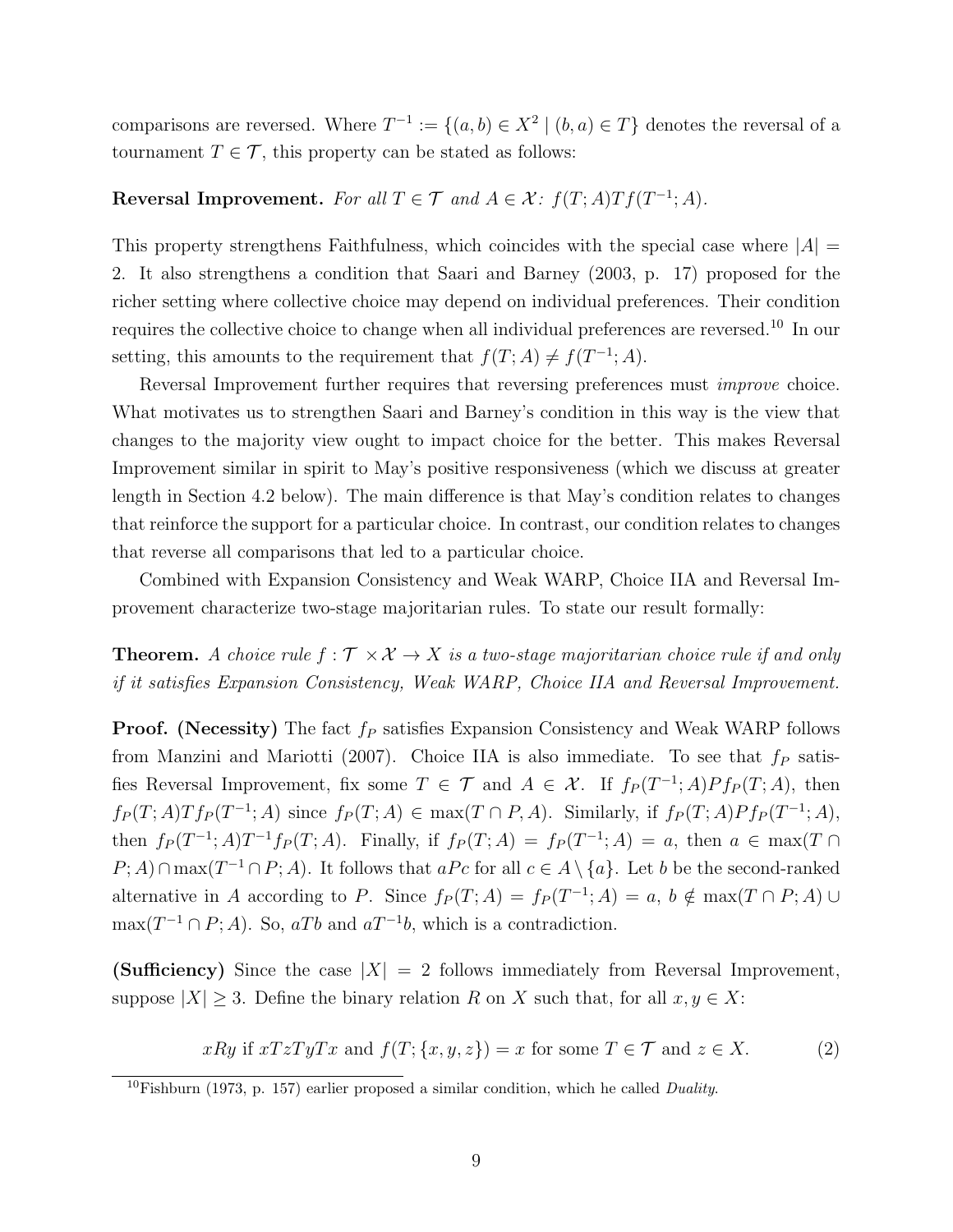Equivalently, by Reversal Improvement, it follows that

$$
xRy \text{ if } xT'yT'zT'x \text{ and } f(T'; \{x, y, z\}) = z \text{ for some } T' \in \mathcal{T} \text{ and } z \in X. \tag{3}
$$

Finally, define the binary relation I on X such that, for all  $x, y \in X$ :

$$
xIy \text{ if neither } xRy \text{ nor } yRx. \tag{4}
$$

**Step 1.**  $R$  is  $(i)$  asymmetric and  $(ii)$  transitive.

(i) To the contrary, suppose  $xRyRx$  for some  $x, y \in X$ . By definition, there are  $c, d \in X \setminus \{x, y\}$  and  $T, T' \in \mathcal{T}$  such that  $xT yT cT x$ ,  $xT' yT' dT' x$ ,  $f(T; \{x, y, c\}) = c$ , and  $f(T'; \{x, y, d\}) = y$ . By Choice IIA, it must be that  $c \neq d$ . For  $|X| = 3$ , this yields a contradiction directly. For  $|X| \geq 4$ , consider  $T^* \in \mathcal{T}$  such that  $T^*|_C = T|_C$  for  $C := \{x, y, c\}, T^*|_{D} = T'|_{D}$  for  $D := \{x, y, d\},$  and  $cT^*d$ . By Faithfulness,  $f(T^*; \{c, d\}) = c$ and  $f(T^*; \{y, d\}) = y$ . Since  $f(T^*; C) = c$  and  $f(T^*; D) = y$  by Choice IIA, Expansion Consistency leads to the following contradiction:

$$
c = f(T^*; C \cup \{c, d\}) = f(T^*; \{x, y, c, d\}) = f(T^*; D \cup \{y, d\}) = y.
$$

(ii) Suppose  $xRyRz$ . Consider  $T \in \mathcal{T}$  such that  $xTyTzTx$ . If  $f(T; {x, y, z}) \neq x$ ,  $yRx$ or zRy. Since  $xRyRz$ , this contradicts the asymmetry of R. So,  $f(T; {x, y, z}) = x$  and  $xRz.\Box$ 

**Step 2.** There are exactly two distinct  $a, b \in X$  such that aIb. Moreover, aRc and bRc for all  $c \in X \setminus \{a, b\}.$ 

Suppose there are pairs of distinct alternatives  $\{x, y\}$  and  $\{z, w\}$  (with  $x \neq z, w$  and  $z \neq x, y$ ) such that  $xIy$  and  $zIw$ . First, consider  $T \in \mathcal{T}$  such that  $xTzTwTx$  and its reversal  $T^{-1}$ . Since  $zIw$ , the definition of R implies  $zRx$  (and  $wRx$ ). Next, consider  $T \in \mathcal{T}$  such that  $xTyTzTx$  and its reversal  $T^{-1}$ . Then,  $xRz$  since  $xIy$ . Since  $xRzRx$  contradicts the asymmetry of R, it follows that all for at most one pair  $\{a, b\}$ .

If there is no such pair, then R is a linear ordering by Step 1. Suppose aRb and bRc for all  $c \in X \setminus \{a, b\}$ . Then, by definition of R, there is some  $d \in X \setminus \{a, b\}$  such that dRb. Since this is a contradiction, there must be exactly one pair  $\{a, b\}$  such that aIb. Finally, from the definition of R, it follows that aRc and bRc for all  $c \in X \setminus \{a, b\}$ .

Complete R into a linear ordering P by defining aPb and  $xPy$  if  $xRy$  for  $x, y \in X$ .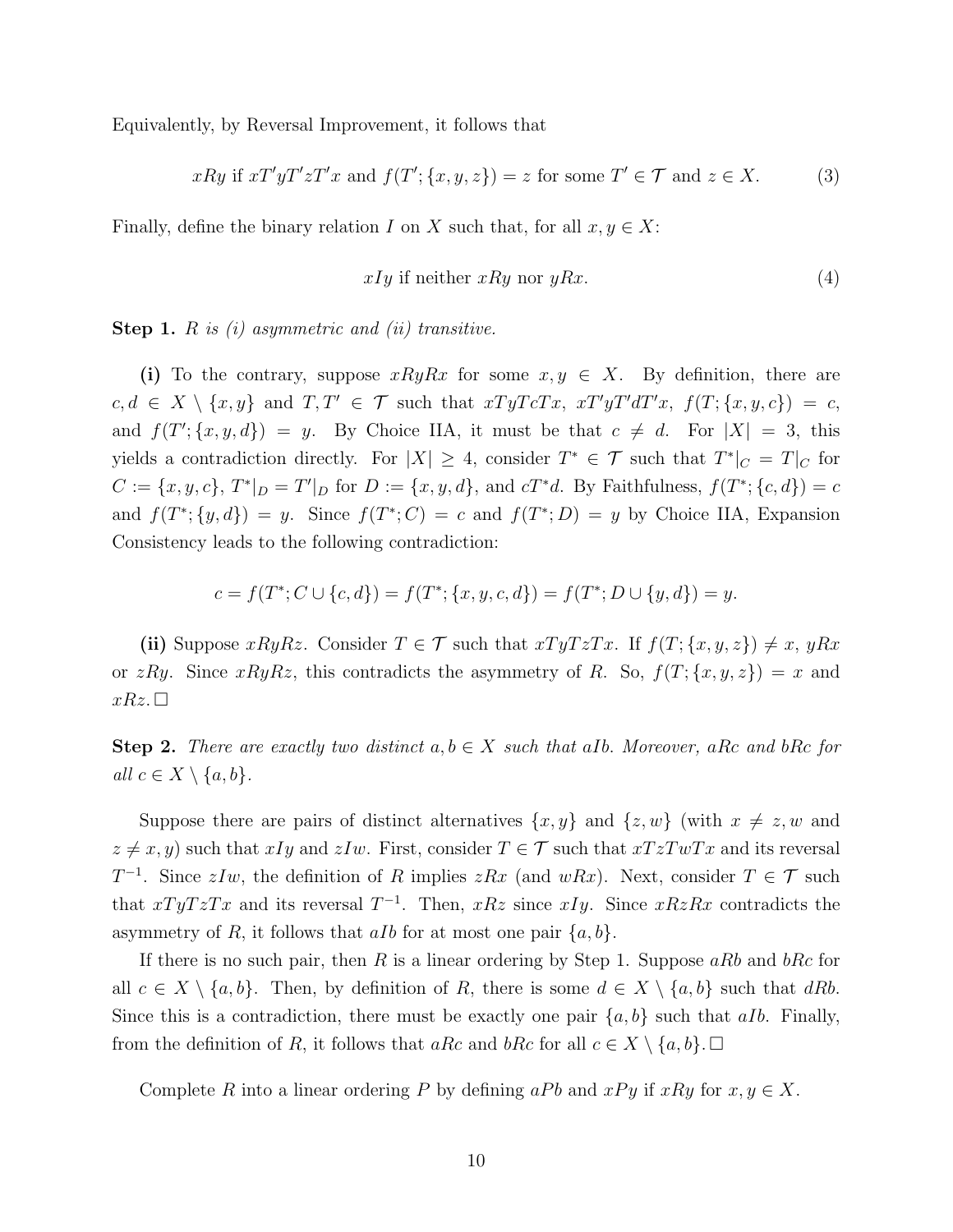Step 3. For all  $T \in \mathcal{T}$  and  $A \in \mathcal{X}$ ,  $f(T; A) = f_P(T; A)$ .

The proof is by strong induction on |A|. For the base cases  $|A| = 2, 3$ , the result follows from Reversal Improvement, Expansion Consistency, and the definition of R. For the induction step, suppose that the result holds for  $2 \leq |A| < n$  and consider  $|A| = n \geq 4$ .

By the induction hypothesis, it suffices to show that  $f(T; A) = f_P(T; A)$  for all  $T \in \mathcal{T}$ . Labelling the alternatives of  $A = \{a_1, ..., a_n\}$  so that  $a_1P...Pa_n$ , this is equivalent to showing that

$$
f(T; A) = \begin{cases} a_n & \text{if } a_n = \max(T; A), \\ f(T; A \setminus \{a_n\}) & \text{otherwise.} \end{cases}
$$
(5)

First, suppose  $f(T; A \setminus \{a_n\}) = x$  and recursively define a sequence  $\langle b_i \rangle_{i=0}^m$  in A such that:

(i)  $b_0 := a_n;$ 

(ii)  $B_{i+1} := \{ y \in A \mid y(P \cap T)b_i \}$  and  $b_{i+1} := \max(P; B_{i+1});$  and,

(iii) m is the smallest index such that  $b_mPx$ ,  $b_m = x$ , or  $B_{m+1} = \emptyset$ .

Next, define  $B := \{b_0, ..., b_m\}$ . Since  $f(T; A \setminus \{a_n\}) = x$ , there are two possibilities. If  $a_n T a_i$ for all  $i = 1, ..., n - 1$ , then  $B = \{a_n\} = \{b_0\}$ . Otherwise,  $B = \{b_0, ..., b_m\} \neq \{b_0\}$  with the features that: (a)  $b_m(T \cap P)...(T \cap P)b_0$ ; and (b)  $x(T \setminus P)b_m$  or  $x = b_m$ . This leaves three cases:

**Case 1.** If  $B = \{a_n\}$ , then  $a_n = \max(T; A)$ . By the induction hypothesis and the application of Expansion Consistency to  $f(T; \{a_i, a_n\}) = a_n$  for  $i = 1, ..., n-1$ , it follows that  $f(T; A) = a_n$ .

**Case 2.** If  $1 < |B \cup \{x\}| < n$ , then  $f(T; B \cup \{x\}) = x$  by (a)-(b) above and the induction hypothesis. So,  $f(T; A) = f(T; (B \cup \{x\}) \cup (A \setminus \{a_n\})) = x$  by Expansion Consistency.

**Case 3.** If  $B \cup \{x\} = A$ , then  $x \in \{a_1, a_2\}$  by (a)-(b) above. What is more, the definition of B implies: (c)  $a_{i-1}Ta_i$  for  $i = 4, ..., n$ ; and (d)  $a_iTa_j$  for  $i = 4, ..., n$  and all  $j < i - 1$ .

First, suppose  $x = a_1$ . By definition of B,  $a_1Ta_2Ta_3Ta_1$ . Given (c)-(d),  $a_{i-2}Ta_{i-1}Ta_iTa_{i-2}$ for  $i = 3, ..., n$ . So,  $f(T; {a_{i-2}, a_{i-1}, a_i}) = a_{i-2}$  by the induction hypothesis. Since  $f(T; {a_{i-2}, a_i}) =$  $a_i$  by the induction hypothesis, Weak WARP precludes  $f(T; A) = a_i$ . So,  $f(T; A) \in \{a_1, a_2\}$ .

To rule out  $f(T; A) = a_2$ , consider the reversal  $T^{-1}$  of T. Since  $a_{i-2}T^{-1}a_iT^{-1}a_{i-1}T^{-1}a_{i-2}$ for  $i = 3, ..., n$ , the same kind of argument given for T implies  $f(T^{-1}; A) \in \{a_1, a_2\}$ . Since  $f(T; A) \in \{a_1, a_2\}$  and  $a_1Ta_2$ , Reversal Improvement then implies  $f(T; A) = a_1 = x$ .

Next, suppose  $x = a_2$ . From the definition of B and the fact that  $f(T; (A \setminus \{a_n\}) = a_2$ , it follows that  $a_1Ta_3$  and  $a_2Ta_1$ . We distinguish two possibilities: (i)  $a_3Ta_2$ ; and (ii)  $a_2Ta_3$ .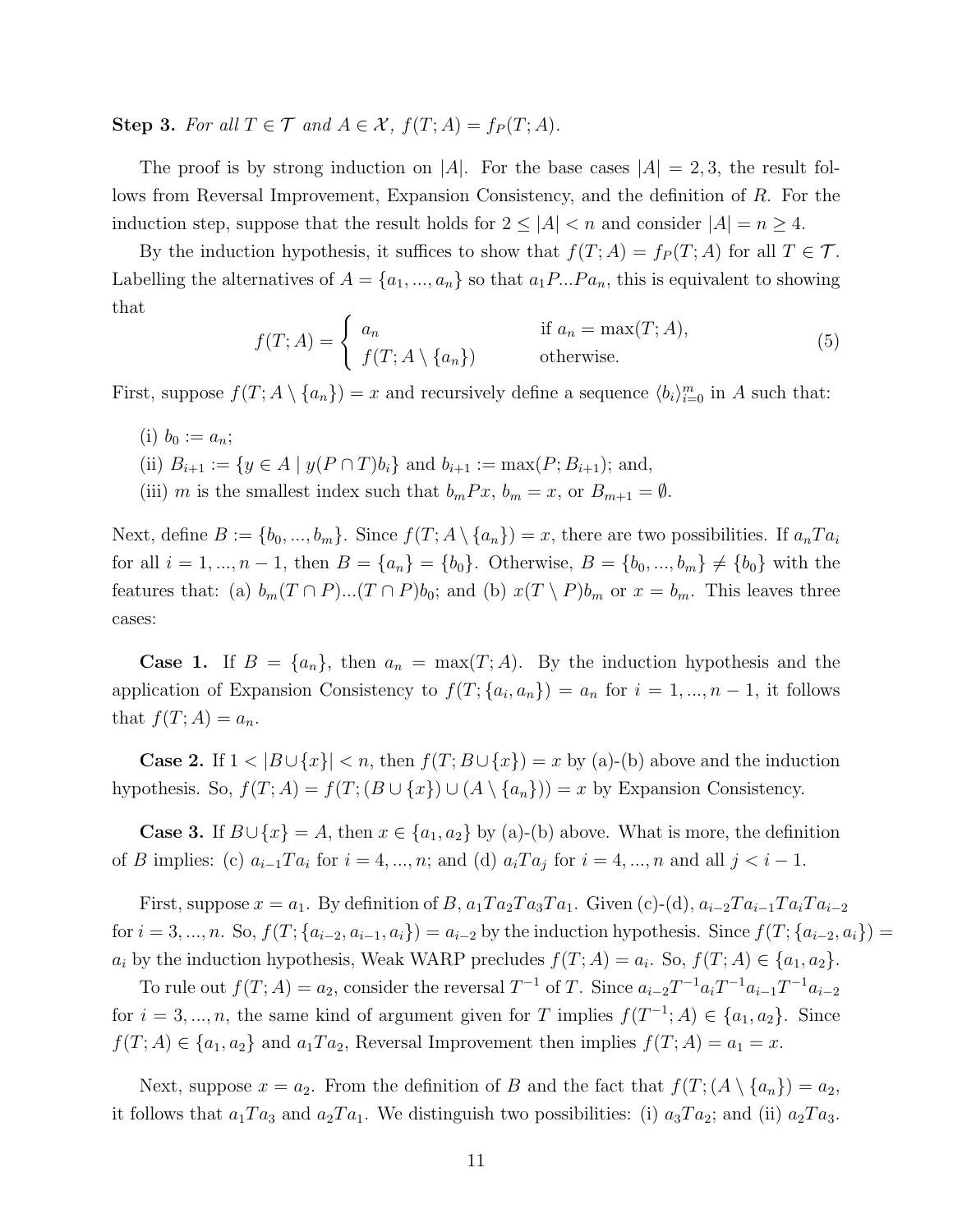(i) Given  $a_2Ta_1Ta_3Ta_2$  and (c), the same kind of argument used for  $x = a_1$  establishes  $f(T; A) = a_2$ . (The difference is that  $f(T; A) = a_3$  is ruled out by  $a_2Ta_1Ta_3Ta_2$ while  $f(T; A) = a_4$  is ruled out by  $a_1Ta_3Ta_4Ta_1$ . In turn,  $f(T^{-1}; A) = a_3$  is ruled out by  $a_2T^{-1}a_3T^{-1}a_1T^{-1}a_2$  while  $f(T^{-1};A) = a_4$  is ruled out by  $a_1T^{-1}a_4T^{-1}a_3T^{-1}a_1$ .)

(ii) By the induction hypothesis:  $f(T; A \setminus \{a_1\}) = a_2$  given  $a_2Ta_3$  and (c); and  $f(T; \{a_1, a_2\}) = a_3$  $a_2$  given  $a_2Ta_1$ . So,  $f(T; A) = f(T; (A \setminus \{a_1\}) \cup \{a_1, a_2\}) = a_2 = x$  by Expansion Consistency.

**Remark 1.** The "revealed priority" R defined in the proof (see  $(2)$  and  $(3)$  above) is closely related to the "revealed rationales" for rational shortlist methods. In particular,  $xTzTyTx$ and  $f(T; \{x, y, z\}) = x$  reveal that, for every RSM representation of  $f(T; \cdot)$ , the second rationale must contain  $(y, x)$ . Conversely,  $xT'yT'zT'x$  and  $f(T'; \{x, y, z\}) = z$  reveal that, for every RSM representation of  $f(T'; \cdot)$ , the first rationale must contain  $(x, y)$ .

The proof shows that  $R$  admits exactly two completions into linear orderings, which are denoted  $P^a$  and  $P^b$  below. These priorities differ only in terms of how they rank the top two alternatives  $a$  and  $b$  from Step 2 of the proof. To see why this non-uniqueness is intrinsic to our model, note that formula (5) implies  $f_{P^a}(T; \{a, b\}) = \max(T; \{a, b\}) = f_{P^b}(T; \{a, b\})$  for all  $T \in \mathcal{T}$ . As a result,  $f_{P^a}(T; A) = f_{P^b}(T; A)$  for all  $T \in \mathcal{T}$  and  $A \in \mathcal{X}$ .

## 4 Further remarks

### 4.1 Restricted choice settings

Our characterization of two-stage majoritarian rules relies on the full range of tournaments and the full range of agendas. This begs the question about what properties characterize two-stage majoritarian rules in settings that lack variability on one of these dimensions.<sup>11</sup>

#### 4.1.1 The fixed tournament setting

For a fixed tournament  $T \in \mathcal{T}$ , the choice function  $f_P(T; \cdot)$  is a rational shortlist method whose rationales  $P_1 = T \cap P$  and  $P_2 = T \setminus P$  are acyclic. Houy (2008) shows that acyclicity of the rationales limits the scope of potential choice behavior for rational shortlist methods. However, the rationales of  $f_P(T; \cdot)$  are not merely acyclic. They are also linked through the priority P. The next example shows that this imposes additional restrictions on behavior.

 $11$ We are indebted to our two referees, each of whom encouraged us to think about one of these settings.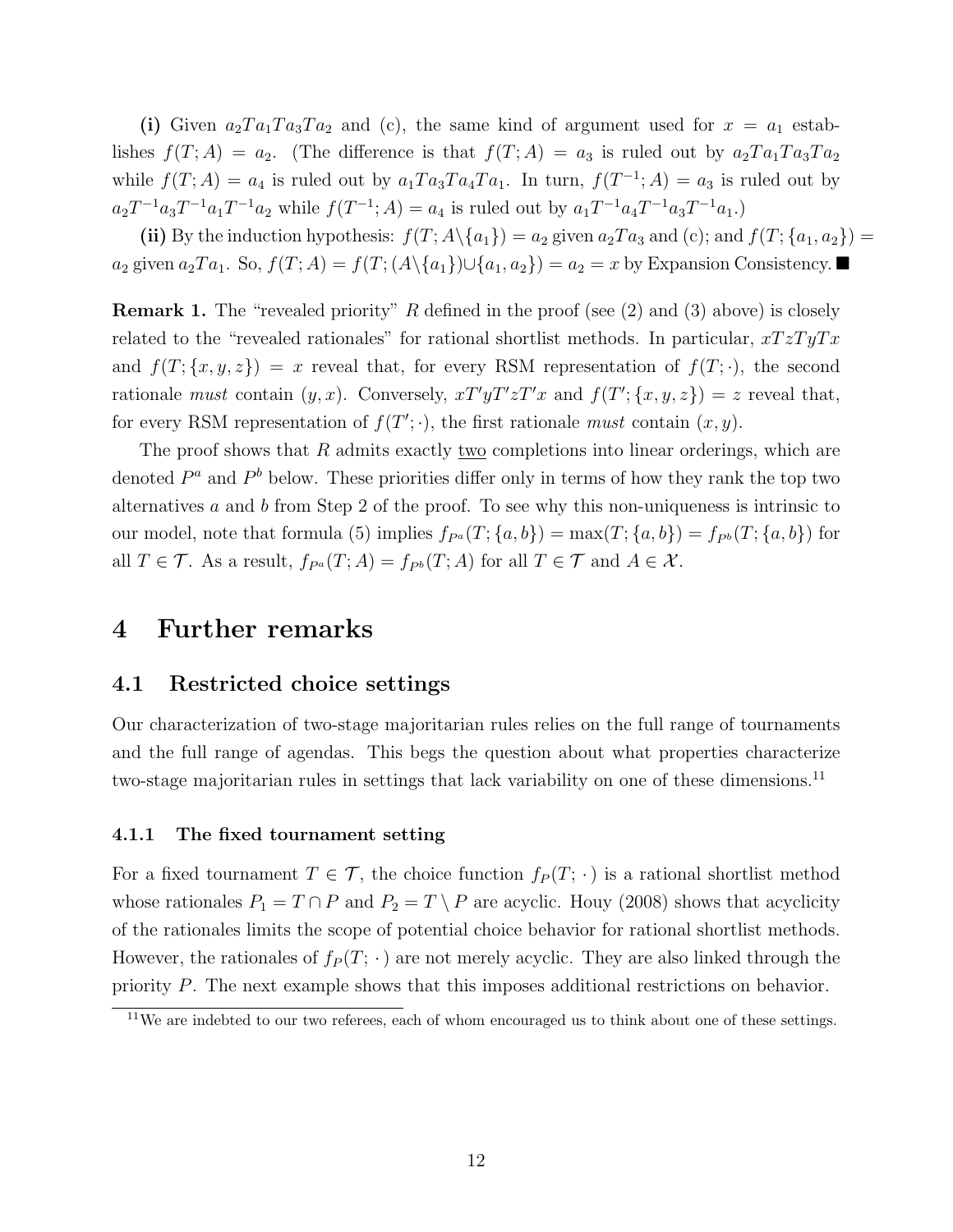**Example 4.** (Acyclic RSM) Suppose that  $X = \{1, 2, 3, 4, 5\}$ . Fix acyclic rationales

$$
P_1 := \{ (1, 2), (2, 3), (4, 1) \} \text{ and}
$$
  
\n
$$
P_2 := \{ (1, 3), (1, 5), (2, 4), (3, 4), (3, 5), (5, 2), (5, 4) \}.
$$

Let  $c := \max(P_2; \max(P_1; \cdot))$  denote the associated rational shortlist method and  $T := P_1 \cup P_2$ the associated tournament. To see that there is no priority P such that  $c = f<sub>P</sub>(T; \cdot)$ , suppose otherwise. By revealed preference, it follows that:

> 1T2T4T1 and  $c({1, 2, 4}) = 4 \Rightarrow (1, 2) \in T \cap P$ ; 2T3T5T2 and  $c({2, 3, 5}) = 5 \Rightarrow (2, 3) \in T \cap P$ ; and 1T3T4T1 and  $c({1, 3, 4}) = 3 \Rightarrow (1, 3) \in T \setminus P$ .

Thus, 1P2P3P1 which contradicts the fact that P must be a linear ordering.

The example suggests what is needed to characterize two-stage majoritarian choice in the fixed tournament setting. To elaborate, fix a choice function c. Let  $P_1^c$  and  $P_2^c$  denote the "revealed rationales" for rational shortlist methods – that is, the binary relations consisting of all pairs that must belong to the first and second rationales in any RSM representation of c, respectively.<sup>12</sup> Extending the logic of Example 4, it follows that  $x \in X$  must have higher priority than  $y \in X$  if the pair  $(x, y)$  belongs to the transitive closure of  $P_1^c \cup (P_2^c)^{-1}$ . It is not difficult to show that c reveals nothing more about the priority.

Combined with Proposition 2 of Dutta and Horan (2015), this observation establishes that a choice function c is two-stage majoritarian if and only if it satisfies Expansion Consistency and the binary relation  $P_1^c \cup (P_2^c)^{-1}$  is acyclic. By way of comparison, Houy's characterization of acyclic rational shortlist methods uses Expansion Consistency and the weaker requirement that  $P_2^c$  is acyclic.<sup>13</sup>

#### 4.1.2 The fixed agenda setting

There is a bijection between two-stage majoritarian rules in our setting and the setting with a fixed agenda  $X^{14}$  To elaborate, fix a tournament  $T \in \mathcal{T}$  and an agenda  $A \in \mathcal{X}$ . Let  $T^A$ denote the tournament that coincides with T on A but puts each alternative in  $X \setminus A$  below

<sup>12</sup>While it is not required to appreciate the subsequent discussion, Dutta and Horan (2015, Proposition 1) show that  $P_1^c$  and  $P_2^c$  admit simple definitions in terms of choice behavior. In particular:  $x P_1^c y$  if  $c(B) = y$ and  $c(B \cup \{x\}) \notin \{x, y\}$  for some  $B \subset X$ ; and,  $xP_2^c y$  if  $c(A) = x$  and  $c(B) = y$  for some  $\{x\} \subset A \subset B \subseteq X$ . <sup>13</sup>Since it is implied by the acyclicity of  $P_2^c$ , Weak WARP is not expressly required for either result.

<sup>&</sup>lt;sup>14</sup>The same is also true for the choice rules considered by Apesteguia et al.  $(2014)$  and Horan  $(2021)$ , which include the successive elimination rule from Example 2 and the amendment rule from footnote 8.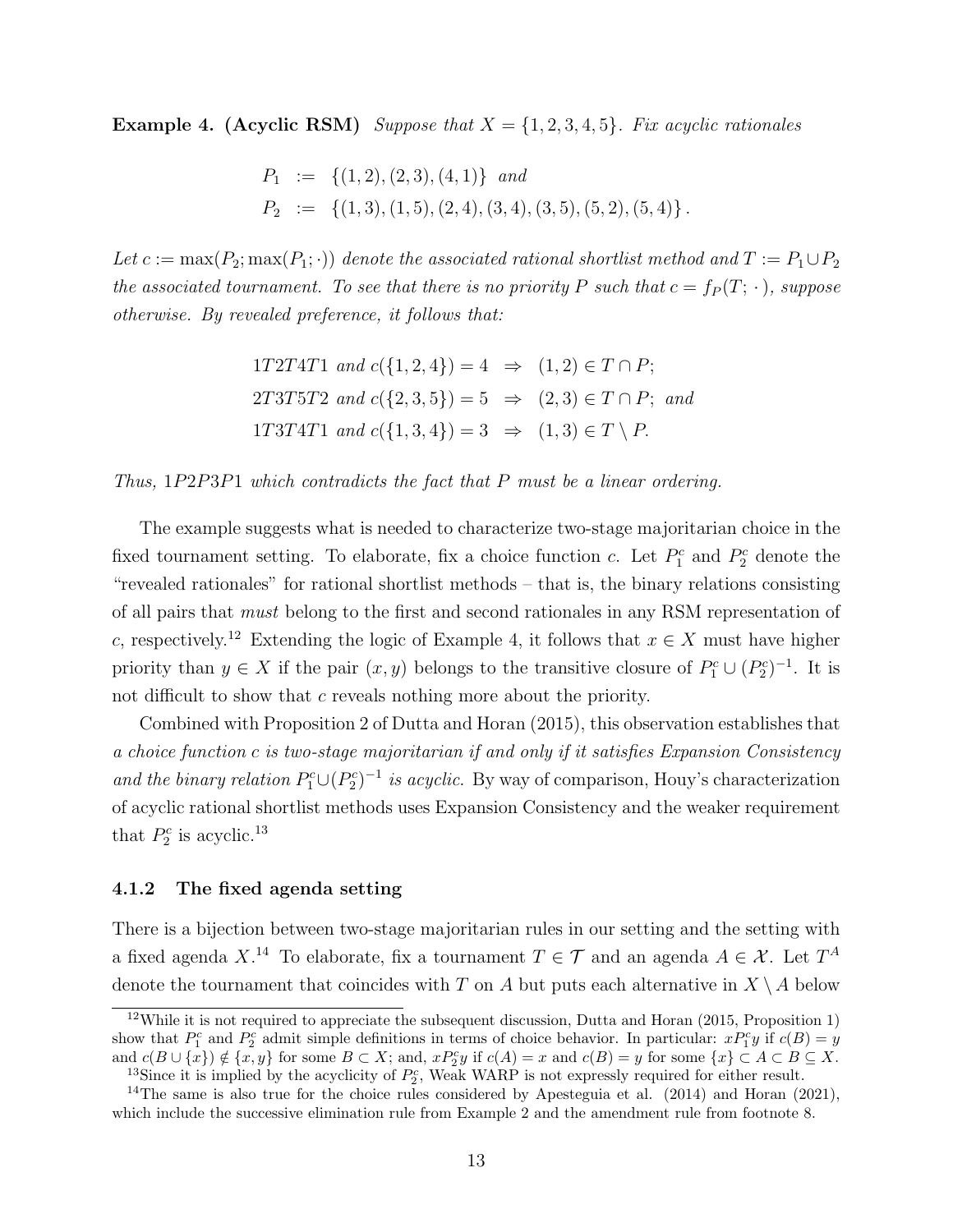every alternative in A. For any two-stage majoritarian rule  $f_P : \mathcal{T} \times \mathcal{X} \to X$ , going from  $T^A$  to T is tantamount to removing the alternatives in  $X \setminus A$ , that is

$$
f_P(T; A) = f_P(T^A; X). \tag{6}
$$

From this identity, it follows that the usual projection  $f(\cdot; \cdot) \mapsto f(\cdot; X)$  defines a bijection between two-stage majoritarian rules in our setting and the setting with a fixed agenda X.

By applying identity (6) to our axioms, it is also possible to "translate" our characterization to the fixed agenda setting. While Choice IIA becomes vacuous, the other three axioms continue to have bite. The drawback is that they become more difficult to interpret.

#### 4.2 Flexibility and Pareto sub-optimality

The well-known top cycle correspondence  $TC : \mathcal{T} \times \mathcal{X} \to \mathcal{X} \setminus \{\emptyset\}$  (Camion, 1959; Good, 1971; Schwartz, 1972; Smith, 1973; Fishburn, 1974) is defined, for all  $T \in \mathcal{T}$  and  $A \in \mathcal{X}$ , by  $TC(T; A) := \{a \in A \mid \forall b \in A \setminus \{a\} : a = c_1T...Tc_n = b \text{ for some } c_1, ..., c_n \in A\}.$  Just like the uncovered set, the top cycle correspondence is Condorcet-consistent.

For all  $T \in \mathcal{T}$  and  $A \in \mathcal{X}$ , the set of alternatives that are chosen by some two-stage majoritarian rule coincides with the top cycle, that is  $TC(T; A) = \{f_P(T; A) | P \in \mathcal{P}\}.$ To see that  $TC(T; A) \supseteq \{f_P(T; A) | P \in \mathcal{P}\}\$ , pick any  $P \in \mathcal{P}$  and note that  $f_P(T; A) =$  $f_P(T;TC(T;A)) \in TC(T;A)$ . For the reverse inclusion, pick any  $a \in TC(T;A)$ . By a standard result in graph theory, there is a path  $a = a_1T...Ta_m$  such that  $\{a_1, ..., a_m\} = A$ (see e.g., Lemma 8.3.3 of Laslier, 1997). Fix a priority  $P \in \mathcal{P}$  such that  $a_1P...Pa_m$ . Since  $\max(T \cap P; A) = a$  by construction, it follows that  $f_P(T; A) = a$ .

A classic result of Miller (1977) shows that successive elimination rules (Example 2) also trace out the top cycle, that is  $TC(T; A) = \{s_P(T; A) | P \in \mathcal{P}\}\.$  As such, those rules provide exactly the same *flexibility* to the designer as two-stage majoritarian rules.

It is well known that, for some tournaments  $T \in \mathcal{T}$  and agendas  $A \in \mathcal{X}$  such that  $|A| \geq 4$ , the top cycle  $TC(T; A)$  contains alternatives that are Pareto dominated at some preference profiles consistent with T. It follows that all two-stage majoritarian rules occasionally make Pareto sub-optimal choices. To illustrate, suppose  $X := \{1, 2, 3, 4\}$  and consider the twostage majoritarian rule  $f_P$  based on  $P := 4, 3, 2, 1$ . Suppose (as in Bordes, 1979, p. 188) that there are three agents with preferences  $\succ_1:= 1, 4, 3, 2, \succ_2:= 2, 1, 4, 3,$  and  $\succ_3:= 3, 2, 1, 4$ . Note that alternative 4 is Pareto-dominated by alternative 1. Since the majority tournament T for this profile coincides with the one from Example 2 however,  $f_P(T; X) = 4$ .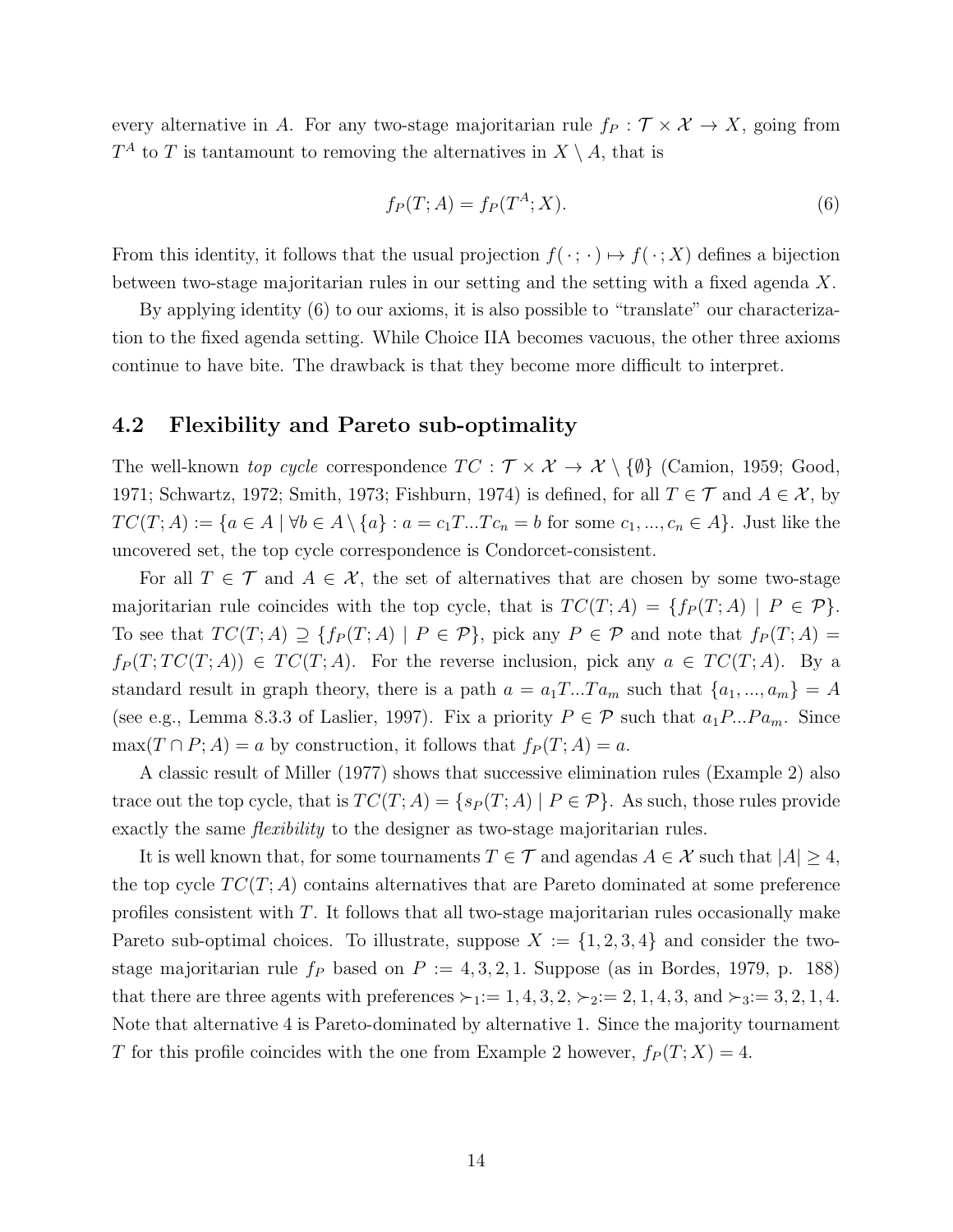#### 4.3 The connection to May

Two-stage majoritarian rules satisfy a natural adaptation of May's positive responsiveness to the tournament setting. To state this adaptation (originally formulated by Moulin, 1986, p. 285), say that a binary relation  $R^{\uparrow a}$  on X *improves* an alternative  $a \in X$  relative to another binary relation R on X if, for all  $x, y \in X \setminus \{a\}$ : (i)  $aRx \Rightarrow aR^{\uparrow a}x$ ; and (ii)  $xRy \Leftrightarrow xR^{\uparrow a}y$ .

**T-Monotonicity.** For all  $T \in \mathcal{T}$ ,  $a \in X$ ,  $T^{\uparrow a} \in \mathcal{T}$  that improves a, and  $A \in \mathcal{X}$ :

$$
f(T; A) = a
$$
 implies  $f(T^{\uparrow a}; A) = a$ .

Thus: improving the majority view of a chosen alternative must reinforce its choice.

To see that two-stage majoritarian rules satisfy this property, recall that  $f_P(T; A)$  is the lowest priority alternative in A that beats all higher priority alternatives by majority. Improving  $f_P(T; A)$  relative to T does nothing to change this:  $f_P(T; A)$  still beats all higher priority alternatives; and every alternative with lower priority than  $f_P(T; A)$  is still beaten by some alternative with higher priority.

It is well known that the rules from Example 2 (just like those from footnotes 6 and 8) also satisfy  $T$ -Monotonicity.<sup>15</sup> To see that the rules from Example 1 do not, consider  $X := \{1, 2, 3, 4\}$  and  $P := 4, 3, 2, 1$ . Then,  $UC_P(T; X) = 3$  for the tournament T from Example 2 while  $UC_P(T'; X) = 4$  for the tournament T' that improves 3 relative to 1.

### 4.4 The role of the priority

A minor variation on the argument used to show that two-stage majoritarian rules satisfy T-Monotonicity also establishes that every rule  $f_P$  is monotonic with respect to the priority P. In other words, two-stage majoritarian rules satisfy the following property:

P-Monotonicity. For all  $P \in \mathcal{P}$ ,  $a \in X$ ,  $P^{\uparrow a} \in \mathcal{P}$  that improves  $a, T \in \mathcal{T}$ , and  $A \in \mathcal{X}$ :

$$
f_P(T; A) = a \implies f_{P^{\uparrow a}}(T; A) = a.
$$

This property formalizes the idea that higher ranked alternatives are more privileged.

The rules from Examples 1 and 2 (as well as the related rules from footnotes 6 and 8) satisfy an analogous property.<sup>16</sup> The difference is that the priority  $P$  plays a less intrusive

<sup>&</sup>lt;sup>15</sup>See Exercise 9.4(c) of Moulin (1988, p. 250) for  $s_P$  and the Corollary to Theorem 9.5 (p. 247) for  $a_P$ . Horan (2021) shows that a much broader range of binary trees (which he calls "simple agendas") have the same feature. For  $TC_P$ , simply note that the top cycle cannot gain new members by improving one of its members.

<sup>&</sup>lt;sup>16</sup>For  $UC_P$  and  $TC_P$ , the claim is straightforward. For  $s_P$  and  $a_P$ , see Exercise 9.5 of Moulin (1988, p.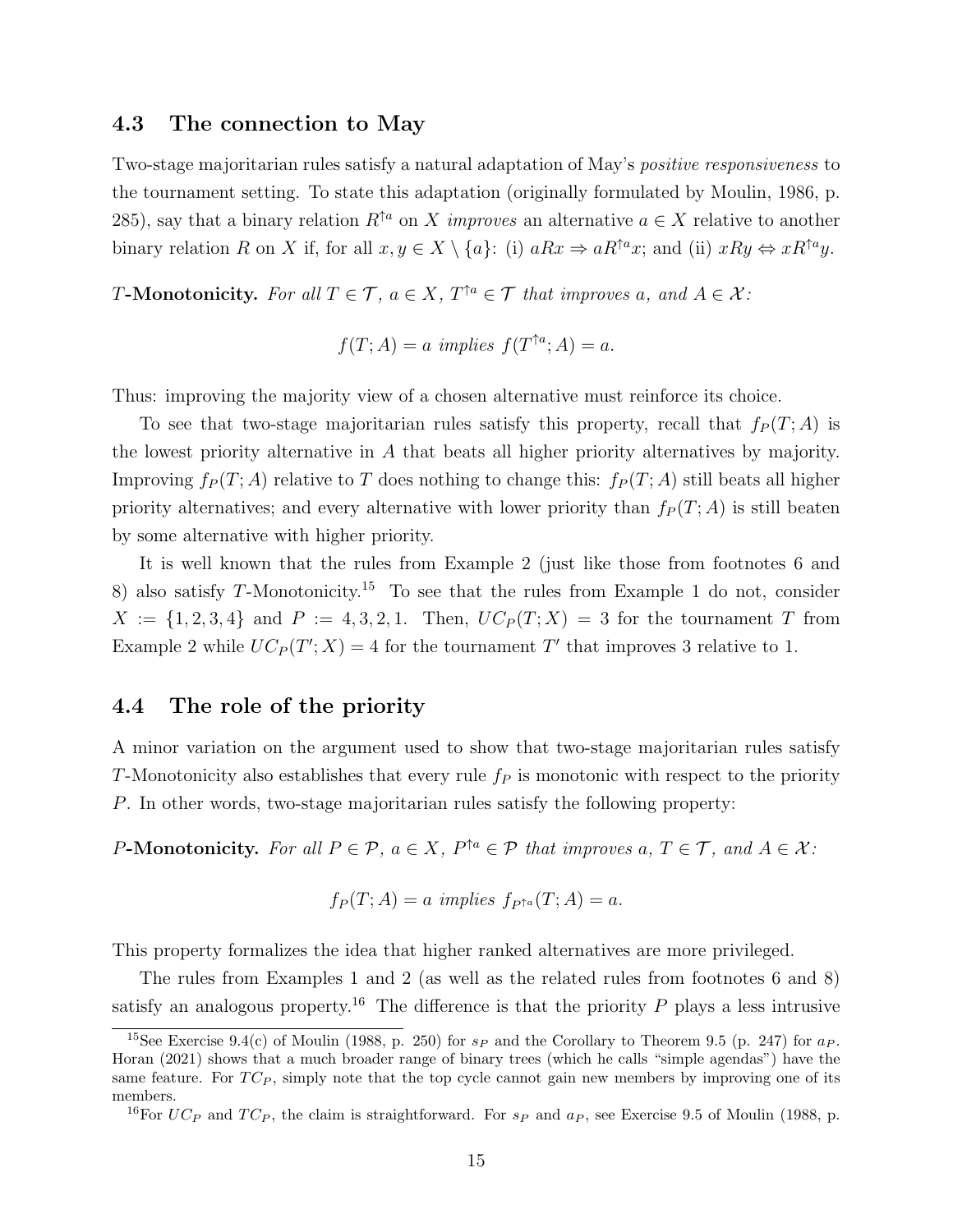role for two-stage majoritarian rules than it does for these other rules. To see this, first consider the successive elimination rules from Example 2. By definition, the chosen alternative  $s_P(T; A)$  must defeat all higher priority alternatives in the agenda  $A \in \mathcal{X}$ . Because the same is true for  $f_P(T; A)$ , this means that, when the alternatives  $s_P(T; A)$  and  $f_P(T; A)$  differ,  $f_P(T; A)$  must be preferred by a majority over  $s_P(T; A)$ .

The same reasoning shows that  $f_P(T; A)$  must be weakly preferred by majority to the alternatives  $TC_P(T; A)$  and  $a_P(T; A)$  chosen by the top cycle selection rule (footnote 6) and the amendment rule (footnote 8). In fact, the same is also true for the uncovered set selection rule from Example 1 once differences in flexibility of the two rules are taken into account: if  $f_P(T; A) \in UC(T; A)$ , then  $f_P(T; A)$  must be weakly preferred by a majority to  $UC_P(T; A)$ .

#### 4.5 An extension

There may be settings where it is desirable to select the same alternative for a tournament and its reversal. To accommodate this possibility, it is necessary to weaken the conclusion of Reversal Improvement to allow  $f(T; A) = f(T^{-1}; A)$ . Unlike Reversal Improvement, the resulting Weak Reversal Improvement property does not imply Faithfulness.

When combined with Faithfulness and the other requirements in our Theorem, Weak Reversal Improvement defines a much broader class of choice rules. The next example describes some rules in this class that share the same basic structure as two-stage majoritarian rules.

**Example 5.** (General two-stage majoritarian rules) Let  $\mathcal{R}_2$  denote the set of weak orderings<sup>17</sup> R on X such that, for any  $x \in X$ , the indifference class  $I_R(x) := \{y \in X \mid$  $xRyRx$  contains at most two alternatives. Given a weak ordering  $R \in \mathcal{R}_2$ , let  $g_R$  be the choice rule defined, for all  $T \in \mathcal{T}$  and  $A \in \mathcal{X}$ , by

 $g_R(T; A) := \max(T \setminus R; \max(T \cap R; A)).$ 

To see that  $g_R$  does indeed define a choice rule, let  $R_T$  denote the linear ordering obtained by taking the lexicographic composition of R with a tournament  $T \in \mathcal{T}$ . Then,  $g_R(T; A) =$  $f_{R_T}(T;A)$  for all  $A \in \mathcal{X}$ . Not only does this show that  $g_R$  is well-defined, it shows that  $g_R$  is a two-stage majoritarian rule when R contains no indifferences (since, in that case,  $R_T = R_{T}$ for all  $T, T' \in \mathcal{T}$ ). This is not true when  $xRyRx$  for distinct  $x, y \in X$ . Then, x and y must be compared by the first rationale  $T \cap R$  regardless of  $T \in \mathcal{T}$ , something which cannot occur for a two-stage majoritarian rule.

<sup>250).</sup> A much broader class of binary trees introduced by Horan (2021) (called "priority agendas") have the same feature. <sup>17</sup>A weak ordering R is a complete ( $\forall a, b : aRb$  or  $bRa$ ) and transitive binary relation.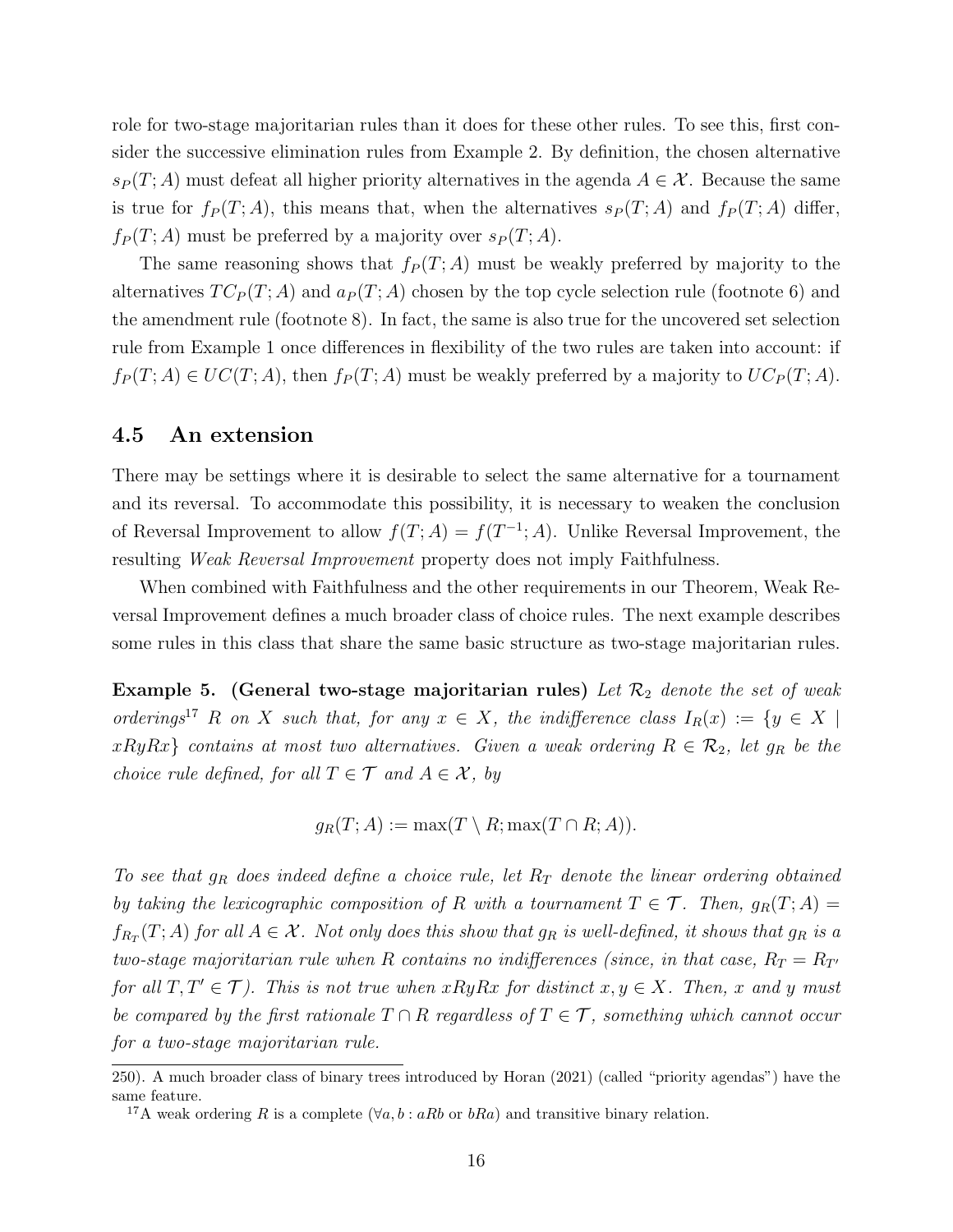Besides Faithfulness, Expansion Consistency, Weak WARP, Choice IIA, and Weak Reversal Improvement,  $g_R$  satisfies T-Monotonicity and (the analog of) P-Monotonicity for any weak ordering  $R \in \mathcal{R}_2$ . To see that  $g_R$  may violate Reversal Improvement when  $|X| \geq 3$ , consider a weak ordering  $R \in \mathcal{R}_2$  such that  $1R2R3R2$  and a tournament  $T \in \mathcal{T}$  such that 1T2T3T1. Then,  $g_R(T; A) = 1 = g_R(T^{-1}; A)$  for the agenda  $A := \{1, 2, 3\}.$ 

To close, we note that the rules from Example 4 provide the same flexibility as twostage majoritarian rules, that is  $TC(T; A) = \{g_{\sigma R}(T; A) | \sigma \text{ is a permutation on } X\}$  for all  $R \in \mathcal{R}_2$ ,  $T \in \mathcal{T}$ , and  $A \in \mathcal{X}$ . As with two-stage majoritarian rules, the implication is that all of these rules occasionally make Pareto sub-optimal choices. This raises the question of whether an efficient choice rule can satisfy all of the desiderata listed in the last paragraph.

# References

- [1] Apesteguia, José., Miguel Ballester, and Yusufcan Masatlioglu. 2014. "A Foundation for Strategic Agenda Voting." Games and Economic Behavior 87, 91–99.
- [2] Arrow, Kenneth J. (1951), Social choice and individual values. Wiley: New York.
- [3] Bordes, Georges. (1979). "Some more results on consistency, rationality and collective choice." Chapter 10 in Aggregation and revelation of preferences, edited by J.-J. Laffont, North-Holland, 175–197.
- [4] Camion, Paul. (1959). "Chemins et circuits hamiltoniens des graphes complets." Comptes Rendus de l'Académie des Sciences de Paris (A) 249, 2151–2152.
- [5] Cherepanov, Vadim, Timothy Feddersen, and Alvaro Sandroni. (2013). "Rationalization." Theoretical Economics 8, 775–800.
- $[6]$  de Condorcet, Nicolas. (1785). "Essai sur l'application de l'analyse à la probabilité des décisions rendues à la pluralité des voix."
- [7] Dutta, Rohan, and Sean Horan. (2015). "Inferring rationales from choice: Identification for rational shortlist methods." American Economic Journal: Microeconomics 7, 179– 201.
- [8] Fishburn, Peter C. (1973). The theory of social choice. Princeton University Press: Princeton.
- [9] Fishburn, Peter C. (1974). "Social choice functions." SIAM Review 16, 63–90.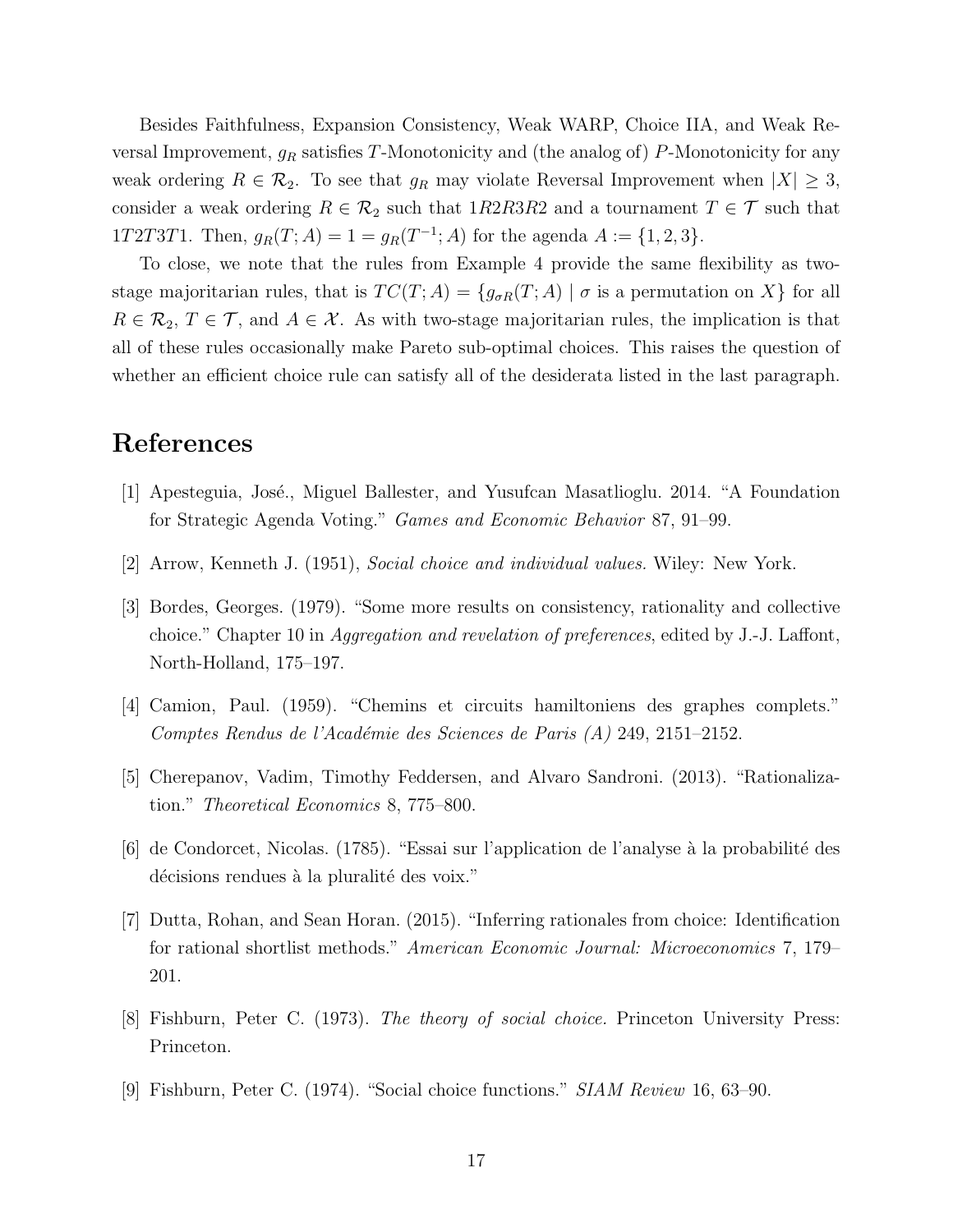- [10] Fishburn, Peter C. (1977). "Condorcet social choice functions." SIAM Journal on Applied Mathematics 33, 469–489.
- [11] Good, I. J. (1971). "A Note on Condorcet sets." Public Choice 10, 97–101.
- [12] Horan, Sean. (2021). "Agendas in legislative decision-making." Theoretical Economics 16, 235–274.
- [13] Houy, Nicolas. (2008). "Progressive knowledge revealed preferences and sequential rationalizability." École Polytechnique working paper.
- [14] Landau, H.G. (1951) "On dominance relations and the structure of animal societies: I. Effect of inherent characteristics." Bulletin of Mathematical Biophysics 13, 1–19.
- [15] Laslier, Jean-François. (1997). Tournament solutions and majority voting. Springer Verlag: Berlin.
- [16] McGarvey, David C. (1953). "A theorem on the construction of voting paradoxes." Econometrica 21, 608–610.
- [17] Manzini, Paola and Marco Mariotti. (2007). "Sequentially rationalizable choice." American Economic Review 97, 1824–1839.
- [18] May, Kenneth O. (1952), "A set of independent necessary and sufficient conditions for simple majority decision." *Econometrica* 20, 680–684.
- [19] Miller, Nicholas. (1977) "Graph-theoretical approaches to the theory of voting." American Journal of Political Science 21, 769–803.
- [20] Miller, Nicholas. (1980). "A new solution sets for tournaments and majority voting: further graph-theoretical approaches to the theory of voting." American Journal of Political Science 24, 68–69.
- [21] Moulin, Hervé. (1986). "Choosing from a tournament." Social Choice and Welfare 3, 271–291.
- [22] Moulin, Hervé. (1988). Axioms of cooperative decision making. Economic Society Monographs No. 15, Cambridge University Press: Cambridge.
- [23] Rasch, B.E. (2000). "Parliamentary floor voting procedures and agenda setting in Europe." Legislative Studies Quarterly 25, 3–23.